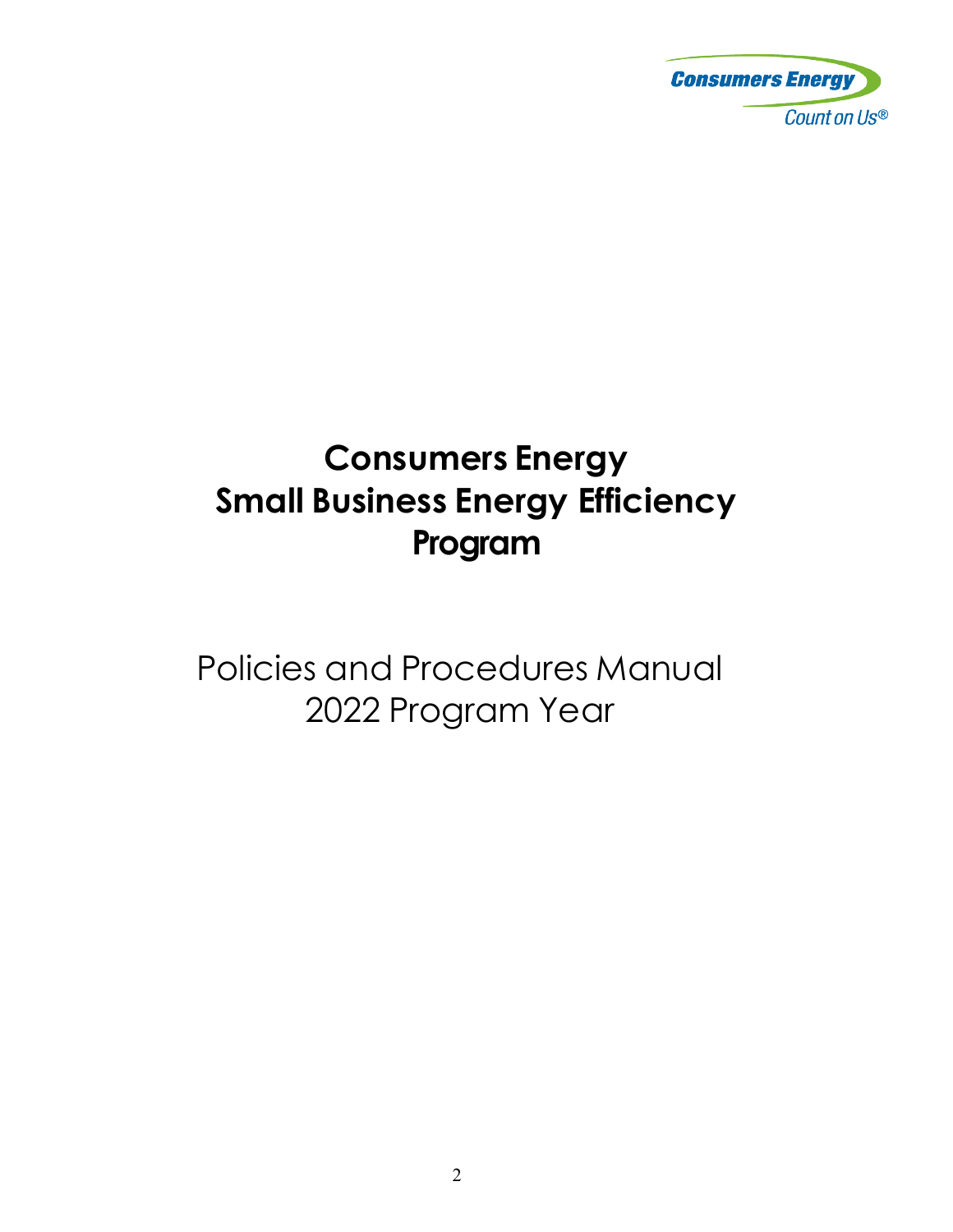

The Consumers Energy Small Business Energy Efficiency Program is managed by DNV. The Small Business Energy Efficiency Program team provides incentives for small business customers who upgrade their facilities with energy efficient equipment. This incentive program is available to Consumers Energy business customers with annual energy use of 750,000 kilowatt-hours (kWh) or less, based on the previous 12 months of billing history, and who receive electric delivery service from Consumers Energy. This document is intended to convey the rules, policies and procedures that govern program administration and customer participation.

### **Table of Contents**

| P.1    |  |  |  |  |
|--------|--|--|--|--|
| P.2    |  |  |  |  |
| P.3    |  |  |  |  |
| P.3.1  |  |  |  |  |
| P.3.2  |  |  |  |  |
| P.3.3  |  |  |  |  |
| P.3.4  |  |  |  |  |
| P.3.5  |  |  |  |  |
| P.3.6  |  |  |  |  |
| P.3.7  |  |  |  |  |
| P.4    |  |  |  |  |
| P.5    |  |  |  |  |
| P.6    |  |  |  |  |
| P.7    |  |  |  |  |
| P.8    |  |  |  |  |
| P.9    |  |  |  |  |
| P.10   |  |  |  |  |
| P.11   |  |  |  |  |
| P.12   |  |  |  |  |
| P.12.1 |  |  |  |  |
| P.13   |  |  |  |  |
| P.13.1 |  |  |  |  |
| P.13.2 |  |  |  |  |
| P.13.3 |  |  |  |  |
| P.13.4 |  |  |  |  |
| P.13.5 |  |  |  |  |
| P.13.6 |  |  |  |  |
| P.13.7 |  |  |  |  |
| P.13.8 |  |  |  |  |
| P.13.9 |  |  |  |  |
|        |  |  |  |  |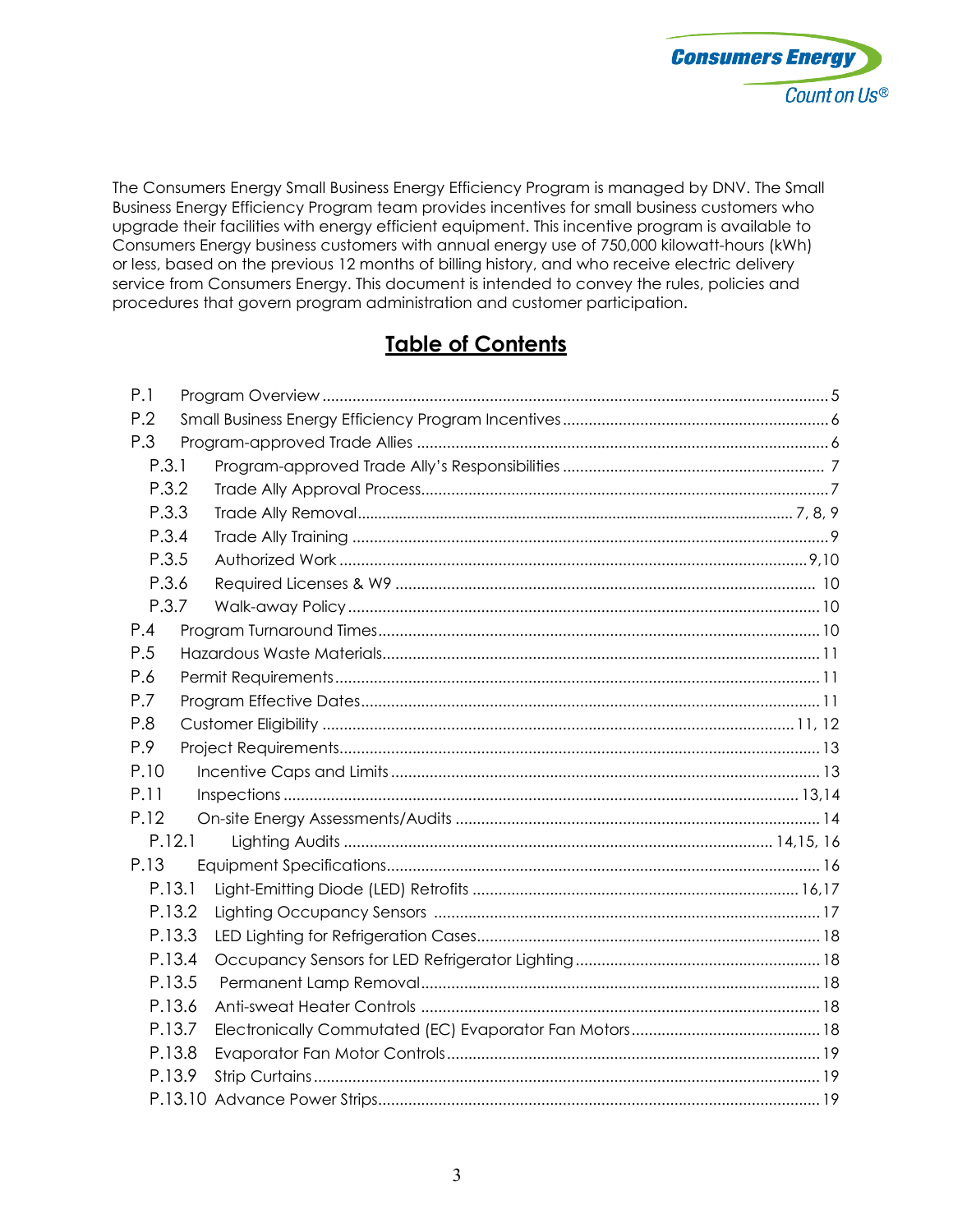

| P.14 |  |
|------|--|
| P.15 |  |
| P.16 |  |
| P.17 |  |
| P.18 |  |
| P.19 |  |
| P.20 |  |
| P.21 |  |
| P.22 |  |
| P.23 |  |
| P.24 |  |
| P.25 |  |
| P.26 |  |
| P.27 |  |
| P.28 |  |
| P.29 |  |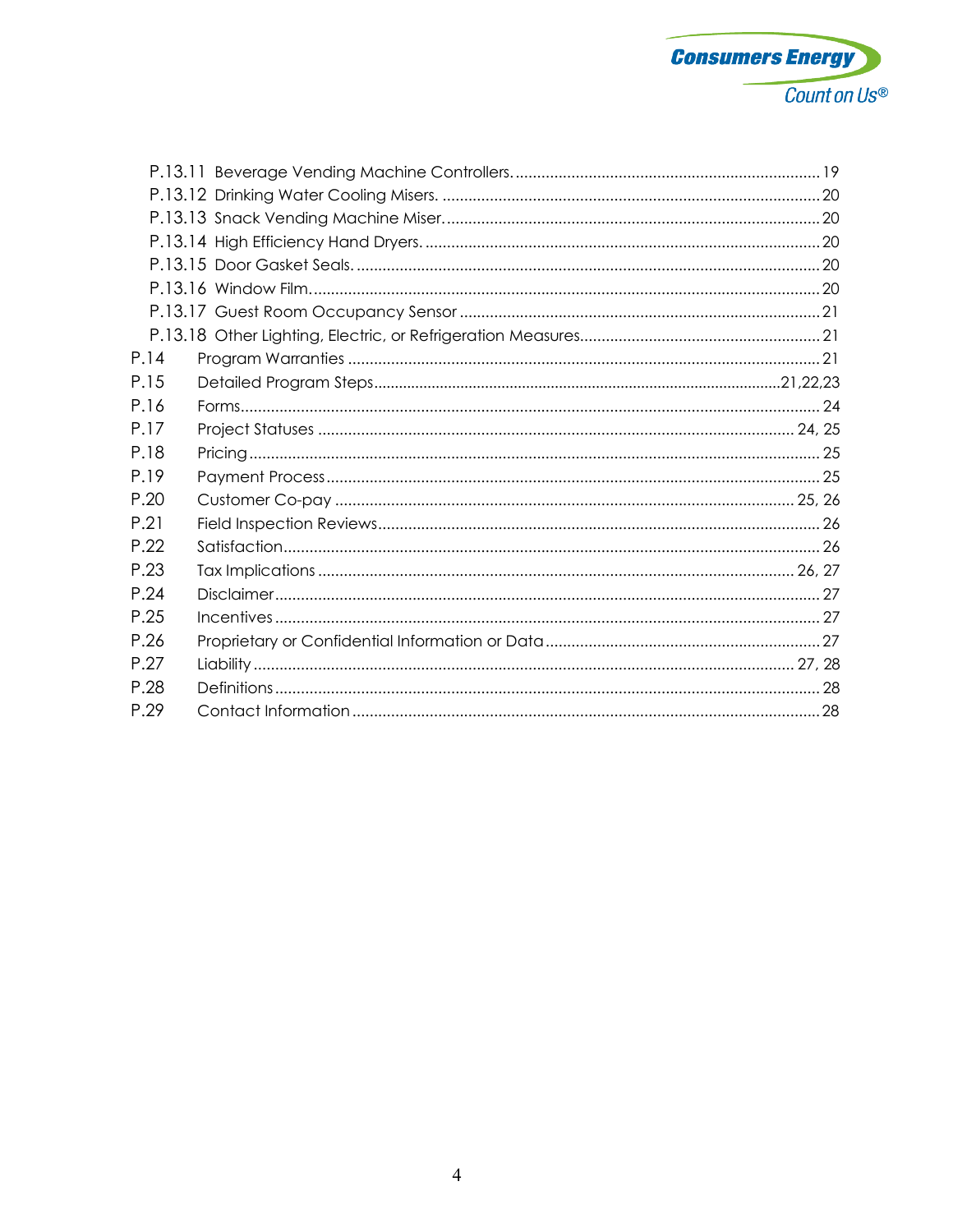

#### <span id="page-3-0"></span>**P.1 PROGRAM OVERVIEW**

The Consumers Energy Small Business Energy Efficiency Program, funded by Consumers Energy customers and approved by the Michigan Public Service Commission, is designed to maximize the implementation of comprehensive, cost-effective, energy efficient measures to eligible customers in the Consumers Energy service territory. This program is designed to promote the installation of energy-efficient technologies in small businesses that normally do not have easy access to energy efficiency programs because of various barriers. The primary barrier in this market is limited access to the capital needed to perform energy efficiency upgrades and the competing needs for funding other business projects. The program has set high incentive levels that are capable of driving this market. This translates into short payback periods and low measure installation costs for customers. Trade Allies also benefit from these higher incentive levels because the program effectively sells itself, allowing Trade Allies to minimize marketing efforts and focus on working directly with participating customers.

Incentives for the installation of approved measures are paid directly to Trade Allies. The program works closely with Trade Allies to provide customers with on-site facility assessments and financial incentives for refrigeration measures, lighting upgrades, and lighting control upgrades.

The Trade Ally will conduct a free energy assessment to identify potential energy saving equipment options and determine the amount of potential incentives paid by the program. Trade Allies participating in the Small Business Energy Efficiency Program are available to install the equipment, providing a low-hassle, simple approach resulting in customers saving on their energy bill.

<span id="page-3-1"></span>The Trade Allies are responsible for auditing the site, the energy efficiency measure selection, specifying equipment, performing the installations and providing required warranties. The Small Business Energy Efficiency Program is responsible for conducting inspections to verify preinstallation and post-installation conditions and equipment, disbursing incentives, and overall program oversight. The Small Business Energy Efficiency Program provides Trade Allies with program information and an Internet-based tool to enter, track, and receive approval and payment for projects. The Small Business Energy Efficiency Program offers no warranties for the Trade Allies' work. Trade Allies are solely liable for their work.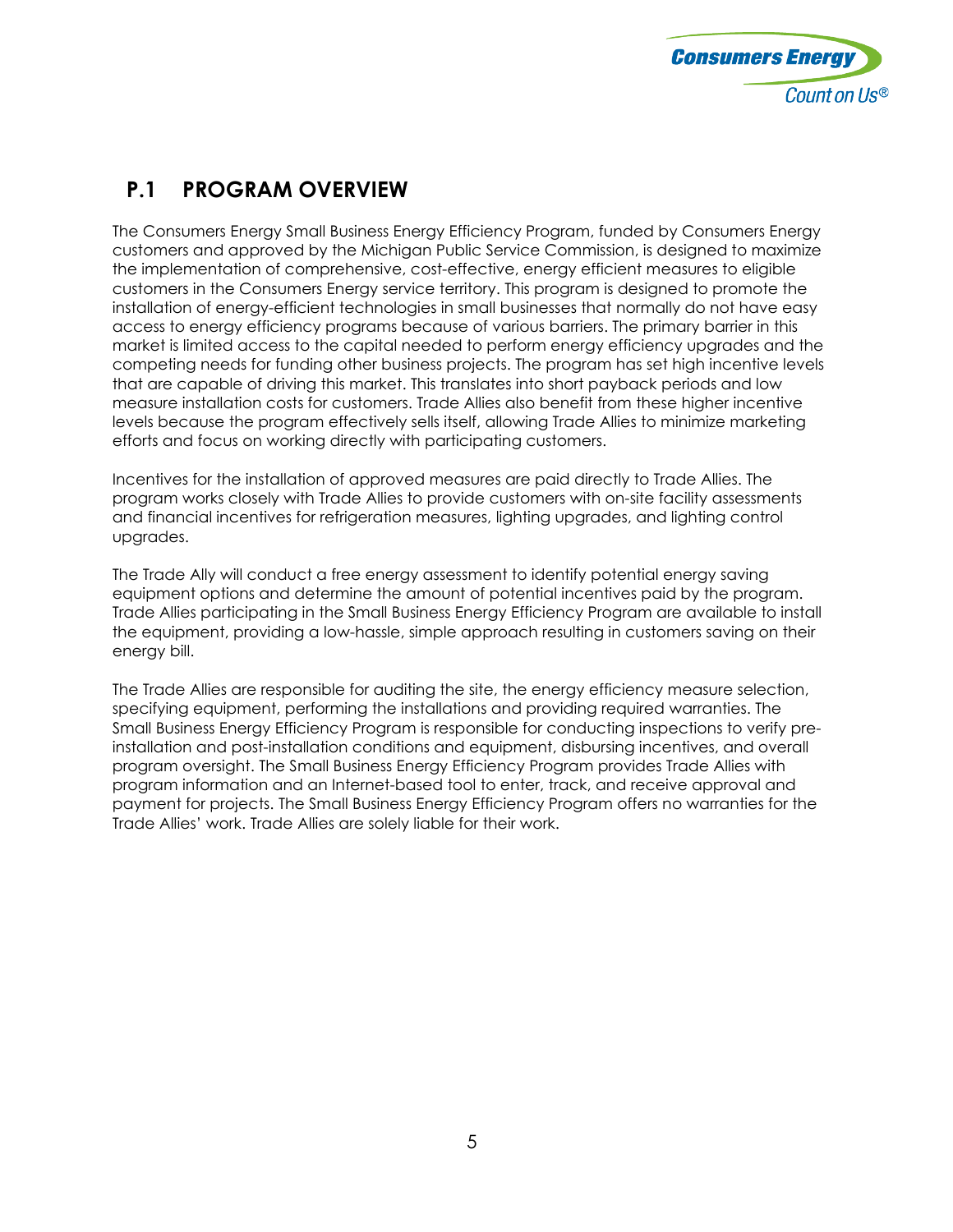

#### **P.2 SMALL BUSINESS ENERGY EFFICIENCY PROGRAM INCENTIVES**

| Table 1 – Small Business Energy Efficiency Program Incentives |                                             |                                          |  |  |
|---------------------------------------------------------------|---------------------------------------------|------------------------------------------|--|--|
| <b>Measure Type</b>                                           | <b>Measure Name</b>                         | Incentive (\$/unit)*<br>*Capped at cost* |  |  |
| Electric                                                      | Exterior Lighting                           | \$0.17 /kWh                              |  |  |
| Electric                                                      | Interior Lighting                           | \$0.17/kWh                               |  |  |
| Electric                                                      | LED Screw-in                                | \$0.10/kWh                               |  |  |
| Electric                                                      | Other Electric (Custom)                     | \$0.15/kWh                               |  |  |
| Electric                                                      | Lighting - Occupancy Sensors                | \$0.20/connected watt                    |  |  |
| Electric                                                      | Anti-sweat heater controls                  | \$120.00/door                            |  |  |
| Electric                                                      | <b>ECM Case Motor</b>                       | \$175.00/door                            |  |  |
| Electric                                                      | <b>ECM Walk-in Cooler and Freezer Motor</b> | \$275.00/motor                           |  |  |
| Electric                                                      | <b>ED Lighting for Refrigeration Cases</b>  | \$14.00/nominal foot                     |  |  |
| Electric                                                      | Evaporator Fan Motor Controls on ECM motors | \$75.00/unit                             |  |  |
| Electric                                                      | Occupancy Sensors for LED Refrigerator      | \$25.00/door                             |  |  |
| Electric                                                      | Strip Curtains (40 Degrees)                 | \$15.00/square foot                      |  |  |
| Electric                                                      | Strip Curtains (0 Degrees)                  | \$40.00/square foot                      |  |  |
| Electric                                                      | <b>Advanced Power Strip</b>                 | \$4.00/unit                              |  |  |
| Electric                                                      | Window High Performance Film                | \$0.40/square foot                       |  |  |
| Electric                                                      | <b>Beverage Vending Machine Controllers</b> | \$65.00/Unit                             |  |  |
| Electric                                                      | Drinking Water Cooler Miser                 | \$50.00/Miser                            |  |  |
| Electric                                                      | Snack Vending Machine Miser                 | \$25.00/Miser                            |  |  |
| Electric                                                      | High-Efficiency Hand Dryer                  | \$100.00/unit                            |  |  |
| <b>Electric</b>                                               | Door Gaskets                                | \$5.00/linear foot                       |  |  |
| Electric                                                      | Wireless GREM Material Only (EO)            | \$150.00/room                            |  |  |
| Combo                                                         | Wireless GREM Material Only (EG)            | \$150.00/room                            |  |  |

#### <span id="page-4-0"></span>**P.3 TRADE ALLIES**

To become a Small Business Energy Efficiency Program-approved Trade Ally the following steps must be taken:

- Complete and sign the "Trade Ally Application & Agreement" document.
- Be either an installer, general contractor, Architecture & Engineering firm, or supplier of qualifying equipment as appropriate for services performed. Trade ally must also provide a W-9 with the Tax-ID assigned to the business name on application
- <span id="page-4-1"></span>• Attend a program training session of up to four (4) hours for at least one (1) person from Trade Ally's firm and complete on-site training with a Small Business Energy Efficiency Program inspector or Energy Advisor within one month of becoming a Program-approved Trade Ally.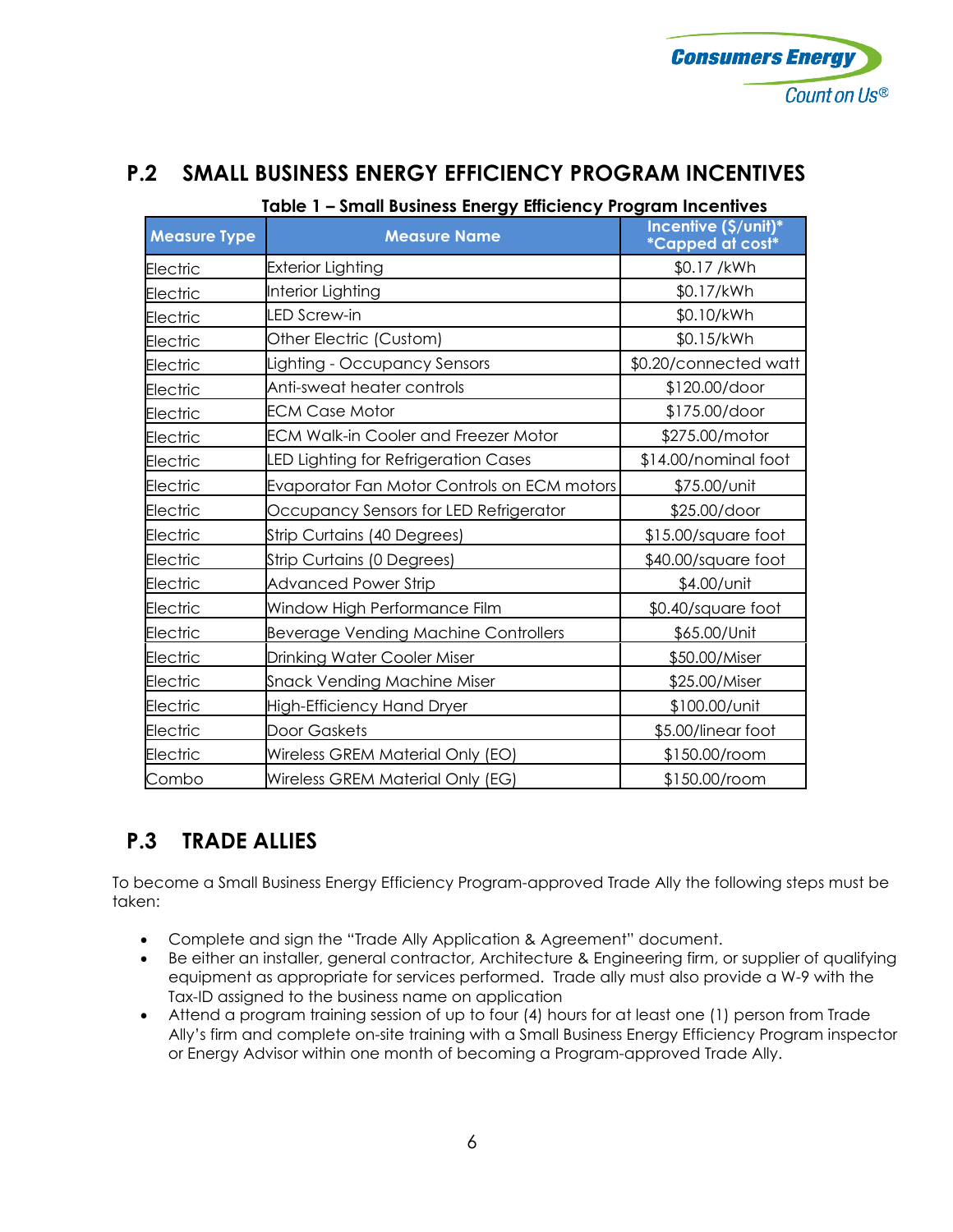

#### **P.3.1 Trade Ally Responsibilities**

The Small Business Trade Ally's responsibilities include, but are not limited to:

- Active, accurate and timely participation in the program
- Attending required training
- Verbally explain to customer scope of retrofit work, customer co-pay requirements
- Customer marketing, sales, and project development
- Use of the proposal generation software to create, expedite, and streamline projects
- Submit approved project proposals signed by participating businesses
- Material procurement and installation. All equipment must meet the standard requirements and specifications set forth in this document
- Hazardous waste removal and disposal, removal and disposal of equipment and materials retrofitted or replaced as part of the project, even if the customer requests to keep it
- Providing and honoring required warranties
- Resolving customer complaints or failed inspection items within 14 calendar days
- Submitting required forms and documentation (including but not limited to material invoices and specification sheets)
- Obtaining appropriate permits in accordance with state and local laws
- Collection of residual payment from the participating business

#### <span id="page-5-0"></span>**P.3.2 Trade Ally Approval Process**

- Each Trade Ally must fill out, sign, and return the entire original Trade Ally Application and Agreement and required documentation to the Small Business Energy Efficiency Program team. Trade Allies are advised to read the entire document, as there are a variety of eligibility requirements that must be met to participate in the program. Applications submitted without the required documentation will not be processed and/or approved.
- The submission of the Application and Agreement does not in any way constitute an automatic approved status. The Consumers Energy Small Business Energy Efficiency Program reserves the right to reject any Trade Ally Application & Agreement if it does not meet the necessary requirements.
- The Small Business Energy Efficiency Program team will review the application, verify the required documentation, and check references, as necessary.
- Once the Application and Agreement has been approved and a Trade Ally has completed the training session, the Small Business Energy Efficiency Program team will notify the Trade Ally of their status within 14 calendar days. Receipt of such notification signifies that a Trade Ally is an approved Trade Ally for the Small Business Energy Efficiency Program and eligible to begin enrolling customers.
- You may not begin marketing or installing energy efficiency measures until you have been approved.

#### <span id="page-5-1"></span>**P.3.3 Trade Ally Removal**

The Small Business Energy Efficiency Program may terminate the Trade Ally Application and Agreement at any time upon written notification to Trade Ally. Trade Ally may be allowed to complete projects previously begun, provided Trade Ally is in possession of a signed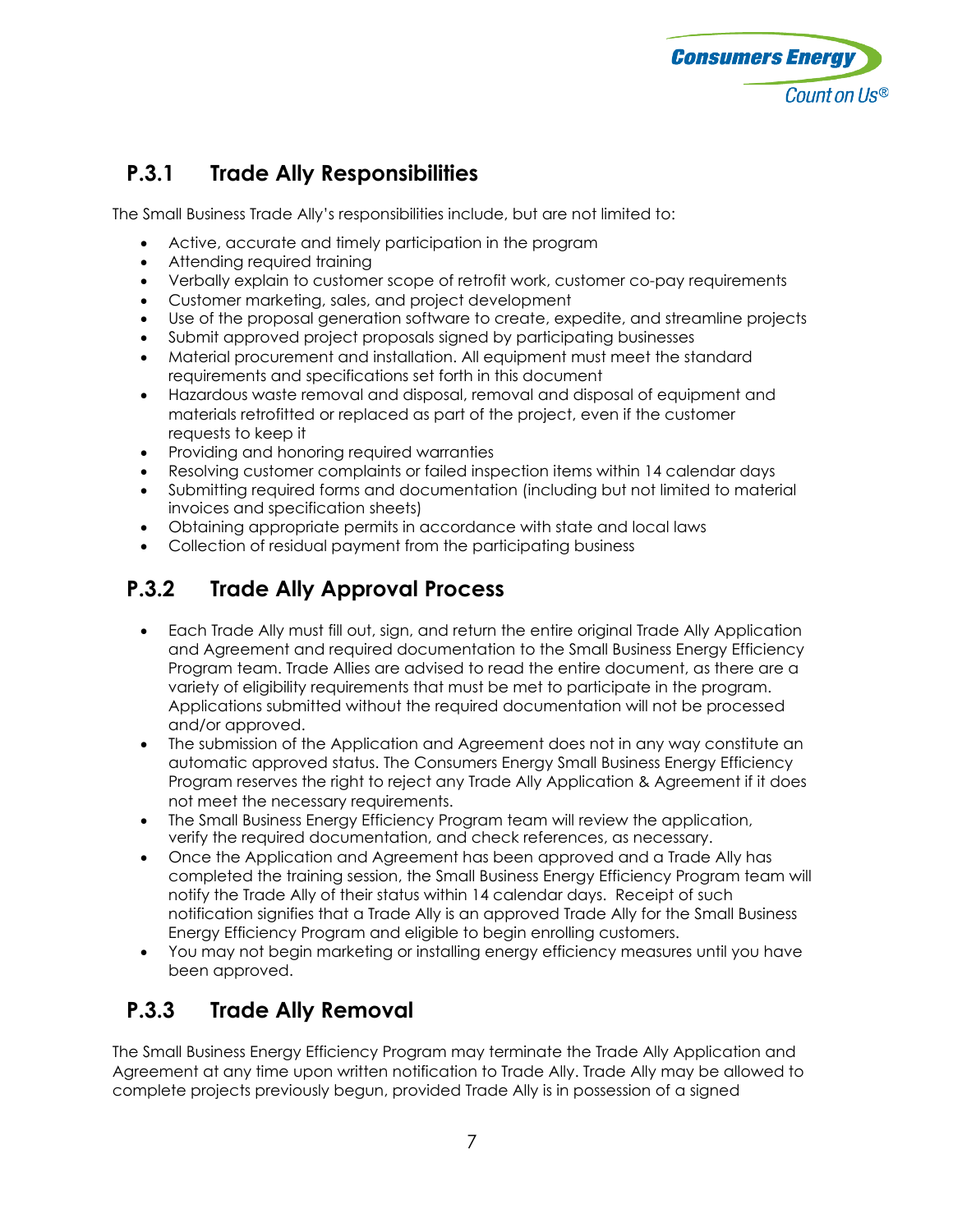

participation agreement and/or a change order. Trade Ally will be paid an incentive for work completed as long as applicable program rules are followed.

The Small Business Energy Efficiency Program has found the use of Trade Allies to be a powerful method of leveraging resources to obtain cost-effective energy-efficiency improvements for utility customers. This approach has served all participants well and has historically produced results with a high level of customer satisfaction and few complaints. At the same time, it is important to keep in mind that a poorly performing Trade Ally may create obstacles for the entire program. Therefore, it is important to maintain oversight and mitigate any difficulties as rapidly as possible. DNV reserves the right to remove a Trade Ally from all Consumers Energy, Energy Waste Reduction programs should any conduct occur that has the potential to result in damages to Consumers Energy or its reputation across the entire portfolio of programs. Such behavior is defined but not limited to the following: willful, wanton, malicious, bad-faith, deliberate, consciously wrongful, or flagrant behavior that results in violation or misrepresentation of Consumers Energy or Consumers Energy's programs. Trade Allies may be removed from the program and the approved list. The following is a description of the processes and procedures the Small Business Energy Efficiency Program will employ when reevaluating Trade Ally participation.

#### **Criteria for removal:**

A Trade Ally will be subject to removal based on the severity of the concern, or an accumulation of frequent, less severe concerns. All concerns that rise to the level of requiring removal of a Trade Ally are a legal matter, a contractual matter with regards to the Trade Ally Application and Agreement, or a matter of professional conduct. We classify the concerns as follows:

- I. **Highly severe:** items that may result in financial, legal and/or other risks to the Small Business Energy Efficiency Program and/or the customer. In such instances, a Trade Ally may be immediately removed from the list.
	- i. Evidence of fraud or misrepresentation
	- ii. Failure to keep licenses current
	- iii. Refusal to honor warranties
	- iv. Violations of Michigan or local laws; for example, those concerning hazardous waste disposal
	- v. Bankruptcy
- II. **Severe:** items where customer satisfaction may be negatively impacted if not addressed. The Small Business Energy Efficiency Program will give the Trade Ally a reasonable time limit to resolve the issue. If the issue is not resolved, the Trade Ally may be removed from the program.
	- i. Failure to resolve failed inspection items or customer complaints within 14 calendar days
	- ii. Work that is inconsistent with the project proposal (quality or quantity)
	- iii. Installations not meeting program specifications and installation standards
- III. **Administrative/cumulative:** items where Trade Ally fails to adhere to stated policies and procedures and/or reasonable standards of professional conduct, and subsequently, administrative issues arise which may not be widely visible to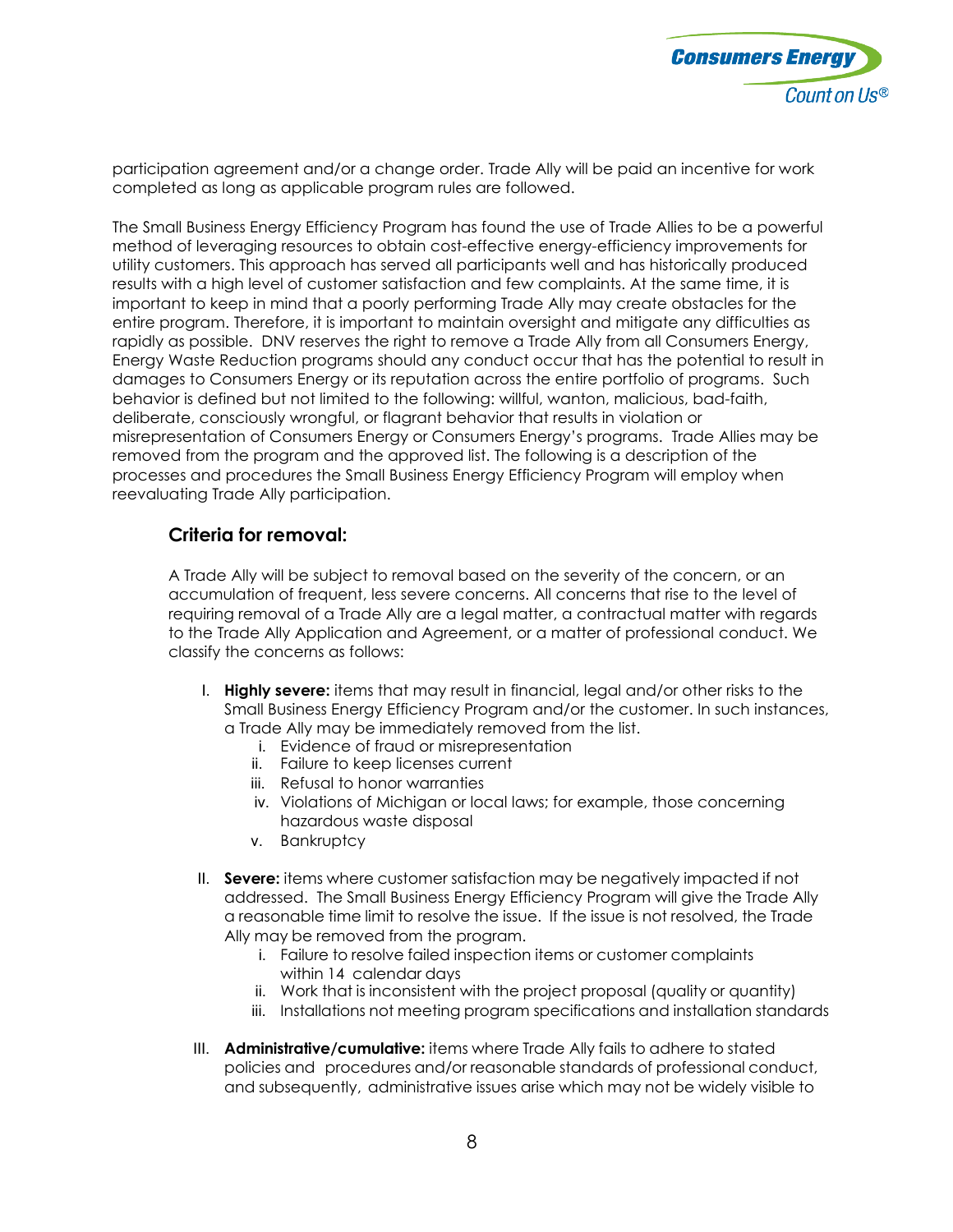

the customer. These situations will be monitored, and the Trade Ally will be put on probation, meaning that further disregard for program policies and procedures or standards of professional conduct may result in Trade Ally removal.

- i. Continually submitting incomplete or incorrect documentation
- ii. The Small Business Energy Efficiency Program receives more than two customer complaints within a 30-day period

#### **Process:**

- 1. Upon identification of an issue or concern, The Small Business Energy Efficiency Program will communicate the concerns to the Trade Ally as soon as is practicable. Communication will be by phone, followed by documentation sent to the Trade Ally via standard mail and/or e-mail. For highly severe concerns, the written document may be delivered with proof of receipt.
- 2. The Small Business Energy Efficiency Program will create a written record, an electronic copy of which will be placed in the Trade Ally's electronic file.
- 3. The Small Business Energy Efficiency Program will discuss potential resolutions with the Trade Ally and will be available for meeting with the Trade Ally to resolve the issue.
- 4. If a satisfactory resolution cannot be achieved, the Trade Ally will be removed from the program.

#### **Possibility of re-instatement:**

The Small Business Energy Efficiency Program may consider reinstating a Trade Ally on a case-by-case basis. However, only very rare circumstances will justify the Small Business Energy Efficiency Program evaluating a Trade Ally for re-instatement who was removed from the list for a highly severe concern.

#### **P.3.4 Trade Ally Training**

<span id="page-7-0"></span>Trade Ally agrees to participate in a program training session of up to four (4) hours for at least one (1) person from Trade Ally's firm. This person must be the individual that will be developing, approving, and signing the project participation agreements. On-site training is helpful for new Trade Allies as they become comfortable with the correct manner in which to perform site assessments. Trade Ally agrees to complete on-site training with a Small Business Energy Efficiency Program inspector within one month of becoming approved as a Trade Ally. This training will involve accompanying the Trade Ally to a minimum of one customer site to demonstrate how a proper assessment is performed and translated into a project application. This training will help to minimize discrepancies between the project application and the inspector's findings, thus moving the project along in the process more quickly.

#### **P.3.5 Authorized Work**

<span id="page-7-1"></span>Trade Ally is only authorized to perform the work as described on the project participation agreement (PA) and/or change order (CO), whichever is most current. It is the Trade Ally's responsibility to ensure that the CO is consistent with the PA signed by the participating business and to confirm any changes that may have resulted from the pre-inspection. The PA and/or the CO obligate the Small Business Energy Efficiency Program to pay the incentive to the Trade Ally,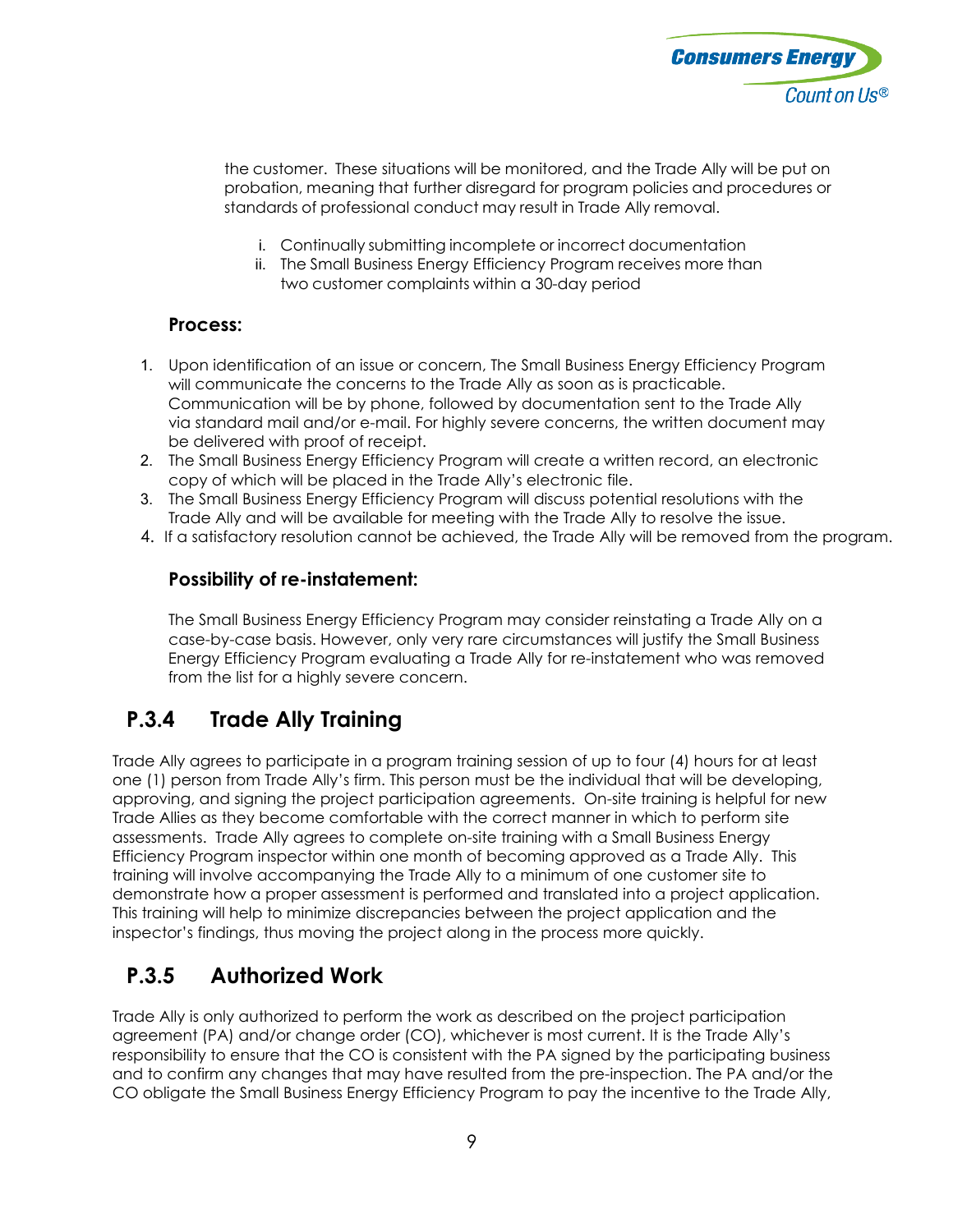

if the work has been completed in accordance with the PA and/or CO and the terms of the Trade Ally Application and Agreement. The PA obligates the participating business to pay the Trade Ally for the residual amount of the project costs not covered by the incentive, as noted on the payment notification form.

### **P.3.6 Required Licenses and W-9**

<span id="page-8-0"></span>Participating Trade Allies must be either an installer, general contractor, Architecture & Engineering firm, or supplier of qualifying equipment as appropriate for services performed. Trade Ally agrees to notify the Small Business Energy Efficiency Program Team of any changes to their business that would affect work performed under this program.

Trade Ally must provide a W-9 with the Tax-ID assigned to the business name applying for approval.

#### **P.3.7 Walk-away Policy**

<span id="page-8-1"></span>Trade Allies must walk-away from the following on-site issues:

- Facilities with asbestos
- Facilities where proposed technology will not result in energy savings
- Facilities with existing damaged equipment that will cause proposed technologies to be inefficient
- Facilities that have already received an incentivized retrofit for the same measure (double dip)

### <span id="page-8-2"></span>**P.4 PROGRAM TURNAROUND TIMES**

Trade Allies must:

- Complete installations and submit the project completion form within 60 calendar days of a passed pre-inspection or within 60 calendar days of signing the change order when a pre-inspection failed
- Resolve, and communicate resolution to the Small Business Energy Efficiency Program team, any customer complaints or failed post-inspection items within 14 calendar days

The Small Business Energy Efficiency Program will:

- Process in-coming participation agreements and verify customer eligibility within three (3) calendar days of receipt of the participation agreement
- Conduct the pre-inspection and communicate the results via the online Proposal Generation Software system within 14 calendar days of customer eligibility verification
- Conduct the post-inspection and communicate the results via the online Proposal Generation Software system within 14 calendar days of receipt of the project completion form
- Issue incentive payment to Trade Allies within 26 calendar days of a passed postinspection or a resolved failed post-inspection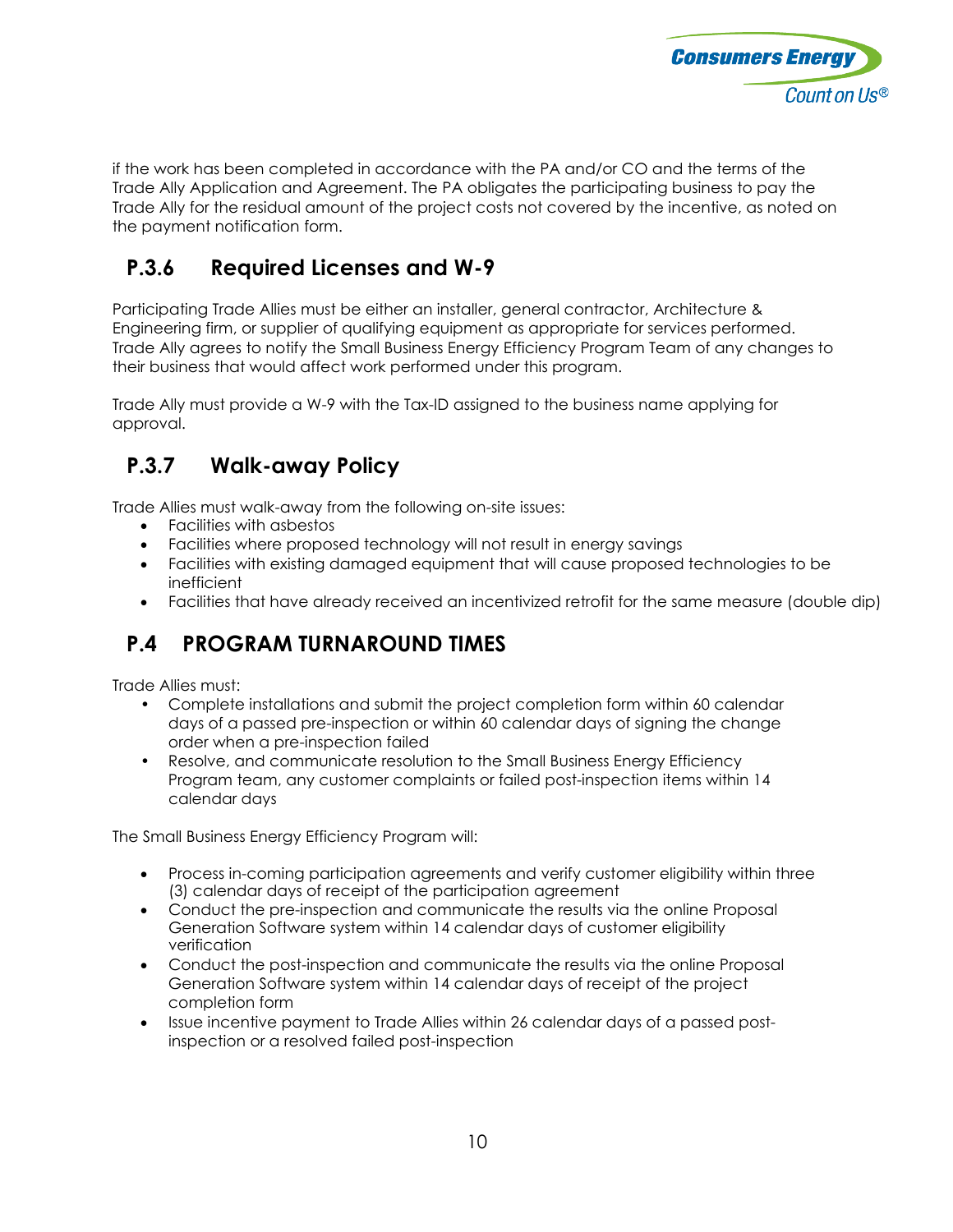

### **P.5 HAZARDOUS WASTE MATERIALS**

<span id="page-9-0"></span>All materials removed must be permanently taken out of service and disposed of in accordance with local codes and ordinances. Trade Ally shall assume full responsibility for the correct disposal of all ballasts, fluorescent tubes and other hazardous waste material in compliance with the laws and regulations of the state of Michigan and the prevailing local jurisdiction. Trade Ally is responsible for being aware of any applicable codes or ordinances. Information about the requirements for the State of Michigan can be found at the Michigan Department of Environmental Quality Website: <http://www.michigan.gov/deq/>. Trade Ally shall provide the Small Business Energy Efficiency Program Team with full documentation of all hazardous waste material disposals on request.

#### **P.6 PERMIT REQUIREMENTS**

<span id="page-9-1"></span>Trade Ally agrees to obtain the appropriate permits for any electrical work unless the total cost of the work is less than \$100 in accordance with the requirements of the state of Michigan. For more information regarding permit requirements visit [http://www.michigan.gov/lara.](http://www.michigan.gov/lara) Trade Ally will be required to submit proof that a permit has been obtained for every project that requires one.

### **P.7 PROGRAM EFFECTIVE DATES**

<span id="page-9-2"></span>The Small Business Energy Efficiency Program offers incentives for current program year until approved funds are exhausted or until December 31 of each program year, whichever comes first. The effective dates of the Small Business Energy Efficiency Program and document submittal requirements are as follows:

- All 2022 Small Business Energy Efficiency projects must be installed and project completion forms (described herein) received by December 31, 2022 to be eligible for 2022 program incentives
- All projects not completed in 2022 will roll over into the 2023 program year at 2023 incentive rates
- Subsequent program year budgets and plans will be made available at the beginning of the next program year

### **P.8 CUSTOMER ELIGIBILITY**

<span id="page-9-3"></span>The following rules pertain to customer eligibility for the Small Business Energy Efficiency Program:

- This program is available to commercial and/or industrial customers of Consumers Energy with annual energy use of 750,000kWh or less, based on the previous 12 months of billing history
- Qualified measures must be installed at facilities served by Consumers Energy, and projects must result in an improvement in energy efficiency. Equipment must meet the specifications as explained in Section P.13.
- Customer cannot apply for nor receive incentives for the same product, equipment or service from more than one utility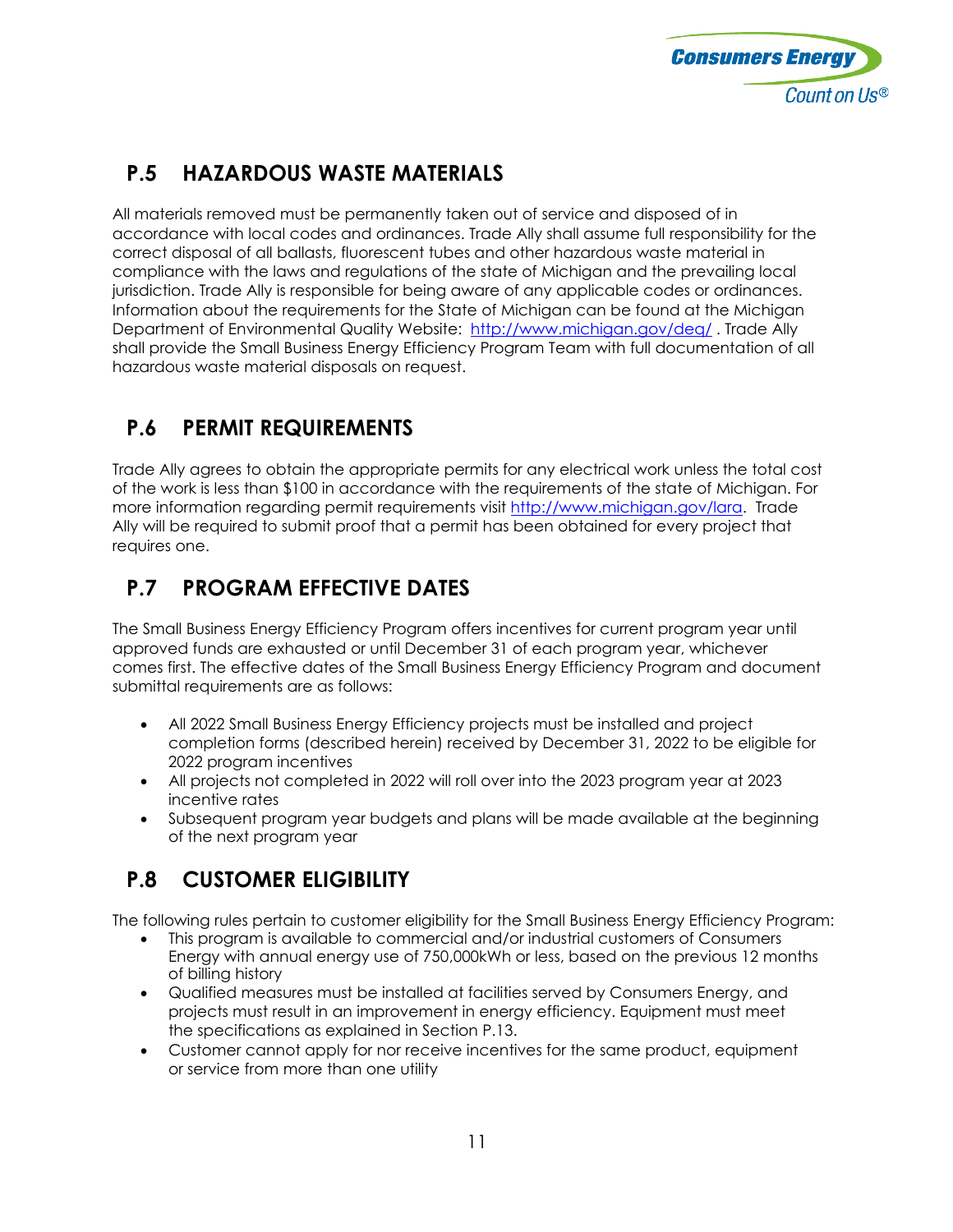



#### **CONSUMERS ENERGY SERVICE TERRITORY MAP**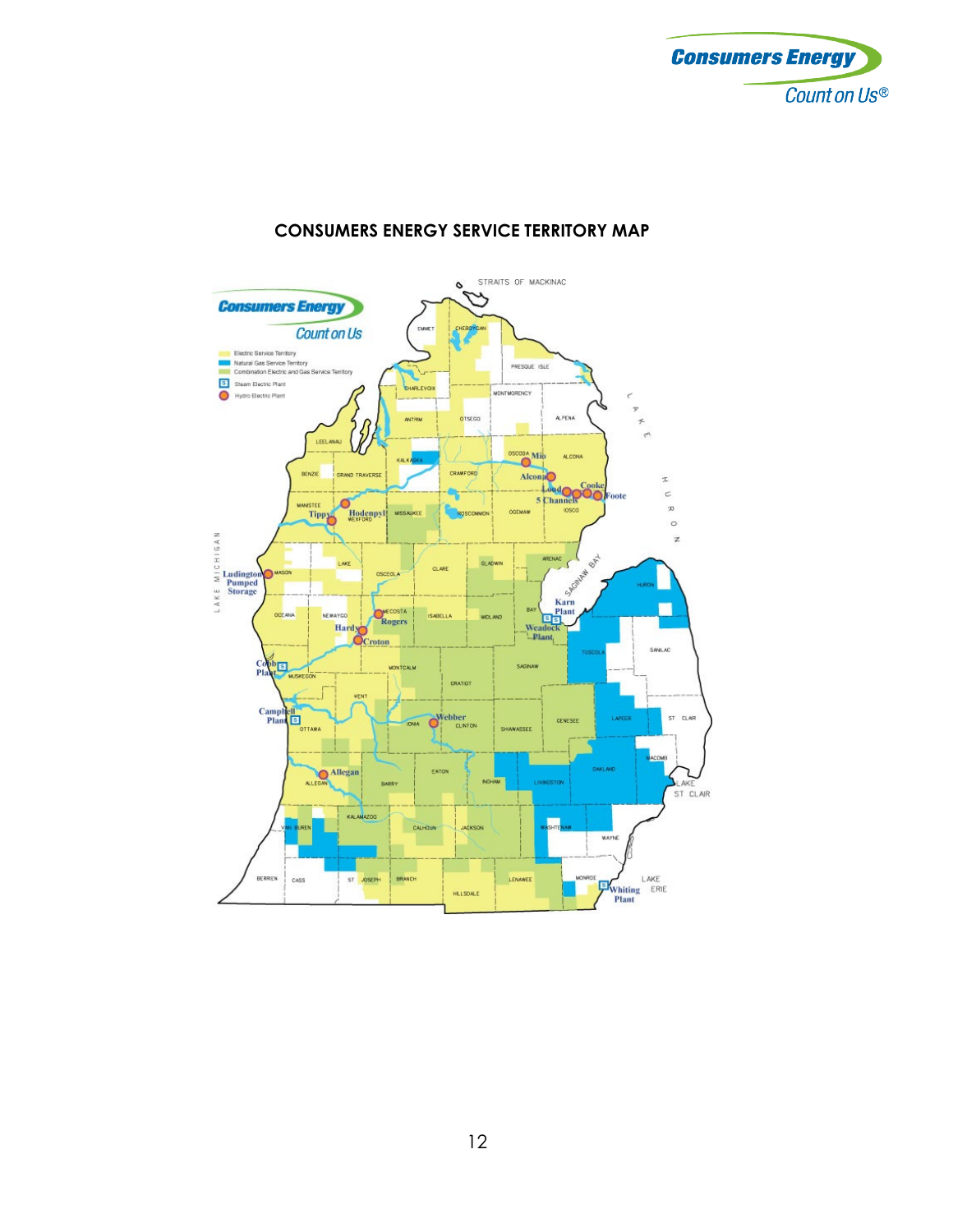

#### **P.9 PROJECT REQUIREMENTS**

<span id="page-11-0"></span>The Small Business Energy Efficiency Program includes the following project requirements:

- Projects must involve a facility improvement that results in a permanent reduction in electrical and/or gas energy use (kWh and/or MCF)
- Project savings must be sustainable for a period of five years or for the life of the product, whichever is less

Projects that are **NOT** eligible for an incentive include the following:

- Vacant facilities
- New construction
- Additions or expansion
- First tenant improvement
- Changes in building function (i.e., changing a facility from a grocery store to a gym)
- Fuel switching (e.g., electric to natural gas or natural gas to electric)
- Changes in operational and/or maintenance practices or simple control modifications that do not involve capital costs
- Projects that involve peak-shifting with no kWh savings
- Projects involving renewable energy
- Common areas of multifamily or mixed-use buildings are not eligible but may participate through the Multifamily Program. Information for this program is located on the Consumers Energy website: [http://www.ConsumersMultifamilySavings.com/](http://www.consumersmultifamilysavings.com/)
- LED Lighting that is not ENERGY STAR  $^{\circ}$  approved or listed by DesignLights Consortium ® (DLC) in applicable categories

Any measures installed at a facility must be sustainable and provide 100 percent of the energy benefits as stated in the application for a period of five (5) years or for the life of the product, whichever is less. If the customer ceases to be a delivery service customer of Consumers Energy or removes the equipment or systems at any time during the five-year period or the life of the product, the customer may be required to return a prorated amount of incentive funds to Consumers Energy.

### **P.10 INCENTIVE CAPS AND LIMITS**

<span id="page-11-1"></span>The customer may only receive up to a \$30,000 incentive per facility from the Small Business Energy Efficiency Program. A facility is defined as contiguous property for which a single customer is responsible for paying the Consumers Energy electric and/or natural gas bill. The incentive limits are based on actual payments per facility and apply even if payments for some or all projects are paid to one or more Trade Allies. Each facility may participate multiple times throughout the program year, up to \$30,000 in total incentives.

### **P.11 INSPECTIONS**

<span id="page-11-2"></span>The Small Business Energy Efficiency Program reserves the right to conduct pre- and postinspections at every facility. From time to time, the Small Business Energy Efficiency Program may choose to waive a pre- or post- inspection. In certain instances, the Small Business Energy Efficiency Program may choose to perform a virtual inspection utilizing our Blitzz Virtual Inspection Tool. Trade Ally will agree to scheduled said inspection with the program inspector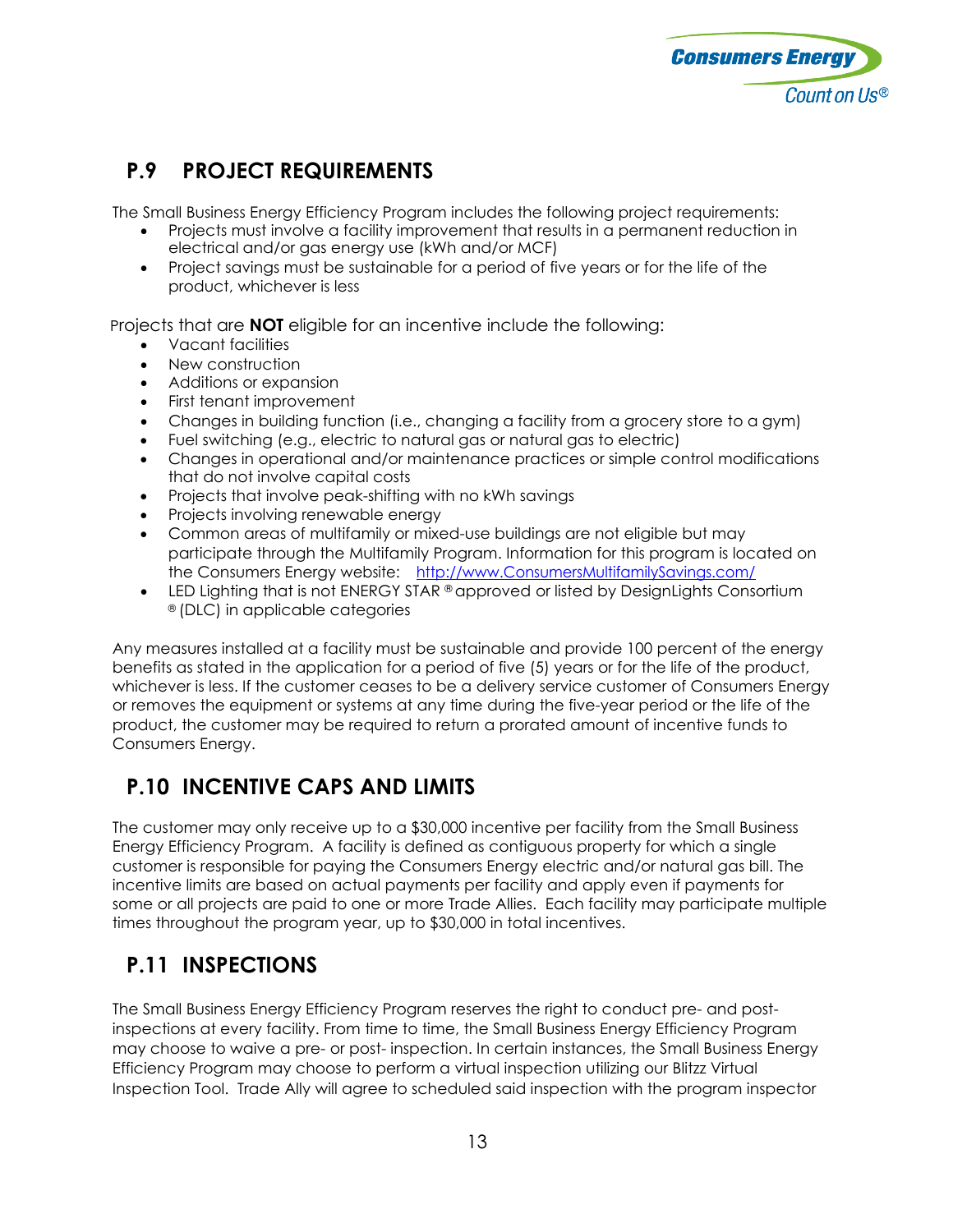

if the virtual inspection is chosen.

Failed post-inspections may result in a secondary "re-inspection" once a Trade Ally has communicated that they have resolved the issue discovered during the initial post-inspection. Small Business Energy Efficiency Program Inspectors are available to accompany Trade Allies on-site, upon request.

#### **P.12 ON-SITE ENERGY ASSESSMENTS/AUDITS**

<span id="page-12-0"></span>The initial on-site energy assessment (or "audit") is conducted by the Trade Ally. This assessment is to be conducted at no cost to the customer. This assessment does not in any way obligate the customer to participate in this or any other Consumers Energy program.

At the conclusion of this assessment, Trade Ally shall thoroughly explain to the customer the changes needed to make the customer's premises more energy efficient. In addition, Trade Ally shall explain all phases of work that will be completed on the customer's premises.

### **P.12.1 Lighting Audits**

When conducting a lighting assessment/audit, the Trade Ally will need to collect information regarding the existing fixtures.

**Operating Hours** – Trade Allies must determine the operating hours for each fixture (or group of fixtures). The following options are available for operating hours:

- <span id="page-12-1"></span>• **25 (1 - 25 hours per week)**
- **40 (26 47 hours per week)**
- **55 (48 62 hours per week)**
- **70 (63 77 hours per week)**
- **85 (78 92 hours per week)**
- **100 (93 120 hours per week)**
- 

**Lighting Configuration Language –** For the purposes of the Small Business Energy Efficiency Program the following lighting configuration nomenclature will be used:

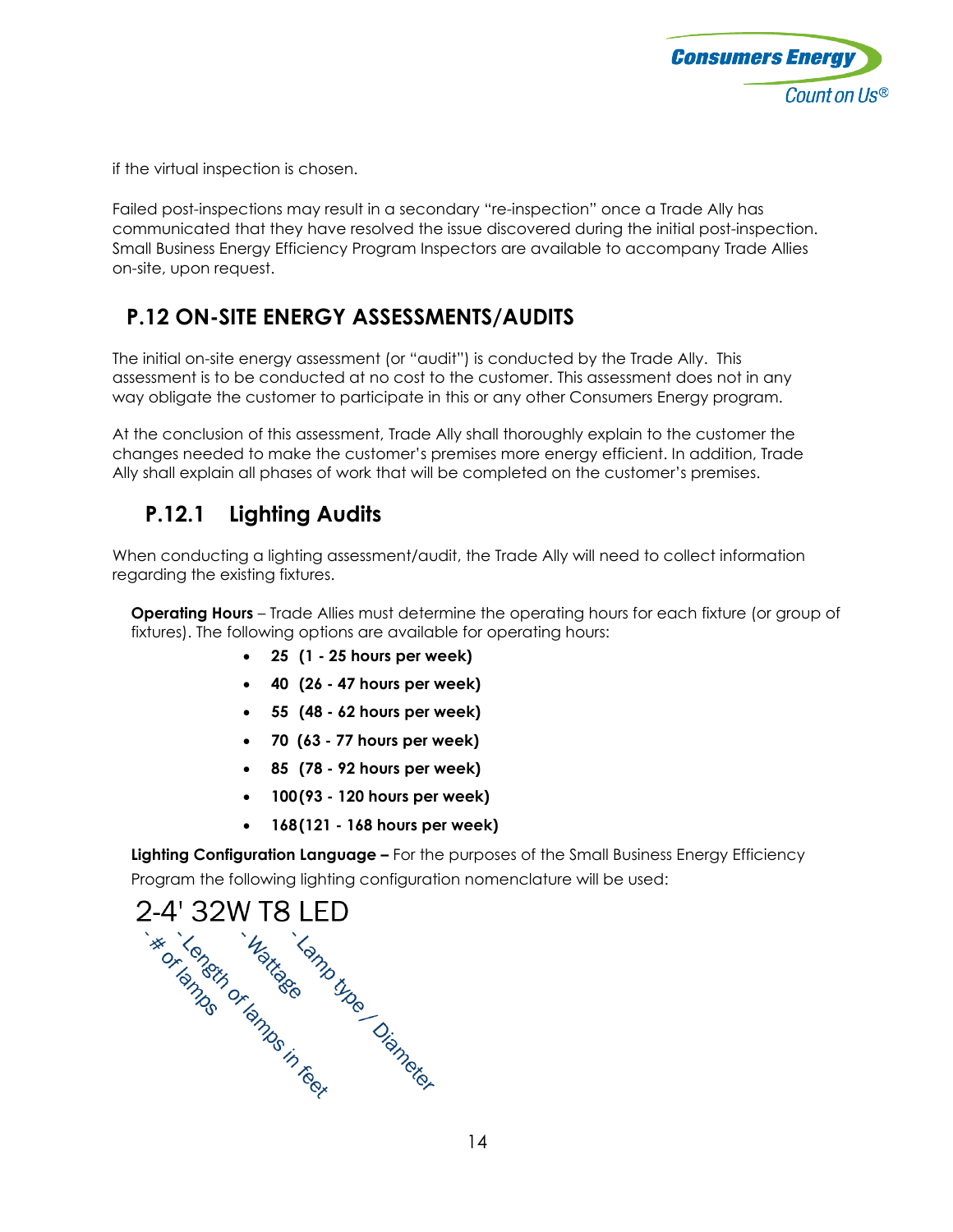

**Fixture Burnout -** During the initial audit and pre-inspection, fixture burnout must be noted in order to reflect actual baseline energy use. This will affect the final kW and kWh savings, which in turn affects the project incentive amount. The calculation of burnout should be done on a facility wide basis, where the burnout is calculated for the entire facility and applied to all fixtures of the same technology. The process is outlined below.

- 1. At the time of the initial audit/pre-inspection, conduct your lighting fixture determination, operation hour determination, and fixture count as usual
- 2. Note any individual lamps that are inoperable/burned out and keep a running tally
- 3. At the completion of the survey, sum up the total number of burned-out lamps and divide it by the total number of lamps of the same technology in the facility
- 4. If this factor is greater than 10 percent, apply this burnout percentage to all lamps applicable lamps included in the project. If total facility burnout is less than ten percent, the burnout can be ignored.

| <b>Line</b><br><b>Item</b> | Area<br><b>Description</b> | <b>Existing</b><br><b>Fixture Type</b> | Quantity | # of Burned Out<br>Lamps  | Total # of<br><b>Lamps</b> |
|----------------------------|----------------------------|----------------------------------------|----------|---------------------------|----------------------------|
|                            | Office #1                  | $4 - 4'$                               | 10       |                           | 40                         |
| ာ                          | Office #2                  | $4 - 4'$                               | 10       |                           | 40                         |
| 3                          | Hall                       | $2 - 4'$                               | 10       |                           | 20                         |
|                            | Kitchen                    | $3 - 4'$                               | 10       |                           | 30                         |
|                            |                            |                                        |          | 20                        | 130                        |
|                            |                            |                                        |          | <b>Facility Burnout =</b> | 15.4%                      |

 **Example 1**

Since the burnout is determined on the facility basis, the total facility burnout of 15.4% should be applied to all line items in Example 1 because all fixtures are the same technology.

When calculating burnout at facilities with multiple fixture technologies, burnout should be separated by technology, as illustrated by Example 2 below.

| <b>Example 2</b>           |                         |                                        |                 |                                       |       |
|----------------------------|-------------------------|----------------------------------------|-----------------|---------------------------------------|-------|
| <b>Line</b><br><b>Item</b> | <b>Area description</b> | <b>Existing Fixture</b><br><b>Type</b> | <b>Quantity</b> | # of Burned Out   Total # of<br>Lamps | Lamps |
|                            | Kitchen                 | 4-4' T12 34/40W                        | 6               | 12                                    | 24    |
| $\mathcal{P}$              | Kitchen                 | 100W incandescent                      | 6               |                                       | 6     |
| 3                          | Dining Room             | 60W incandescent                       | 6               |                                       | 6     |
| 4                          | Bar                     | 2-4' T12 34/40W                        | 8               |                                       | 16    |
| 5                          | Entrance Way            | 60W incandescent                       | 6               |                                       | 6     |
| 6                          | Outside                 | 75W H-PAR                              | 5               |                                       | 5     |
|                            | Front & Back            | Exit Sign 30W                          | $\mathcal{P}$   |                                       | っ     |
|                            | <b>Totals</b>           |                                        | 39              | 15                                    | 65    |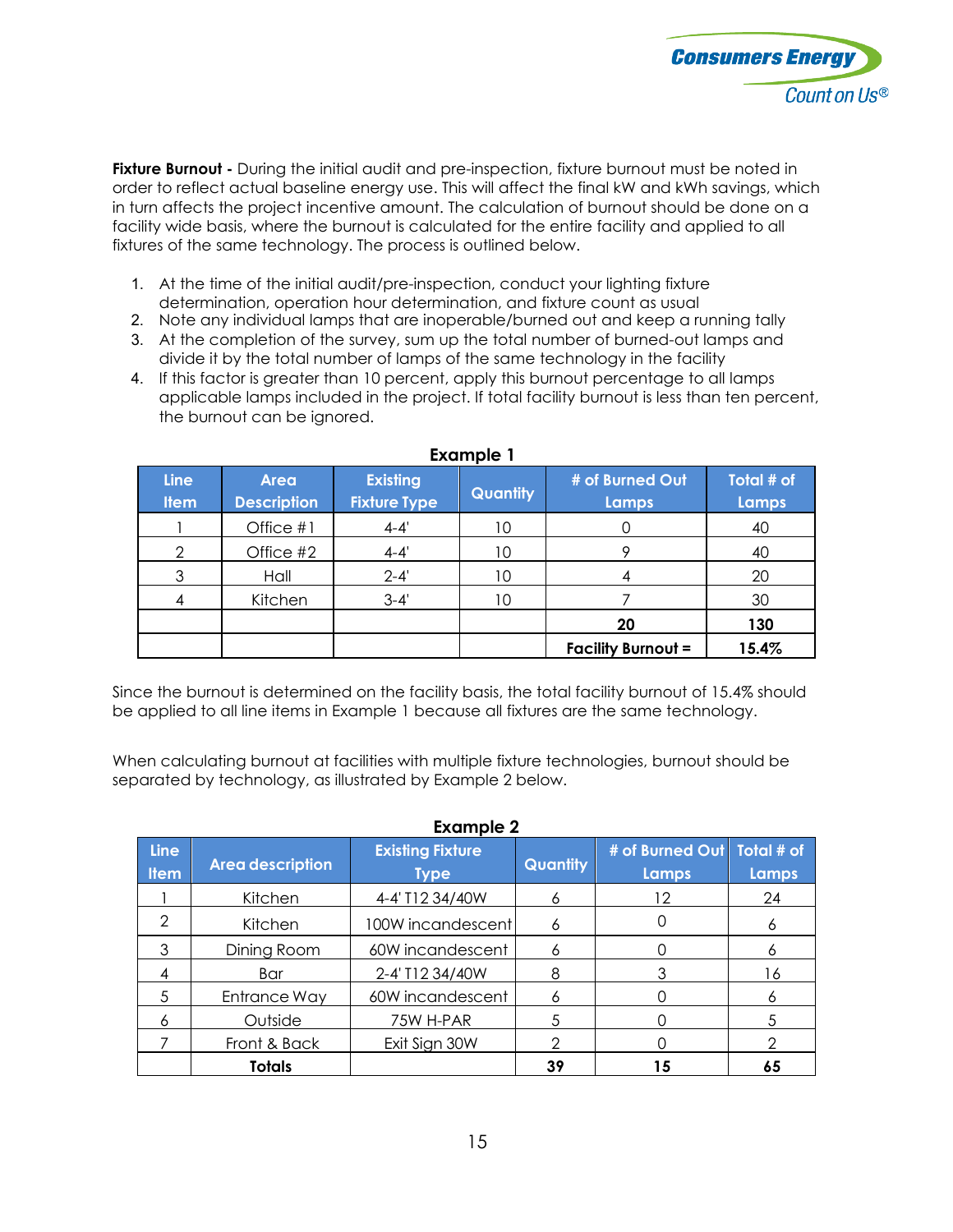

In Example 2, the total burnout for all linear fluorescent fixtures is 15/40, or 38%. The following is how these inspection results would be entered into the database. Since this burnout was calculated only for the linear fluorescent fixtures, the burnout will apply only to that technology.

### **P.13 EQUIPMENT SPECIFICATIONS**

<span id="page-14-0"></span>The following provides the equipment specifications for the measures eligible for incentives. All lighting measures must meet the Consumers Energy Business Energy Efficiency specifications to qualify. Temporary, non-hardwired and/or non-permanent fixtures are not eligible for retrofit. Lighting specifications are based on the Consortium for Energy Efficiency (CEE) equipment specifications [\(www.cee1.org\)](https://dnv-my.sharepoint.com/personal/melissa_kelley_dnvgl_com/Documents/Hard%20Drive%20Documents/Program%20Flyers/Small%20Business/www.cee1.org). A list of qualified lamps and ballasts can be found at: [https://library.cee1.org/content/commercial-lighting-qualifying-products-lists.](https://library.cee1.org/content/commercial-lighting-qualifying-products-lists)

Rebranded LED lighting products do not qualify for an incentive unless the rebranded light is listed by DesignLights Consortium (DLC®) or ENERGY STAR® under its rebranded name. Both the manufacturer (as defined by DLC) and model number must match on the lamp/fixture, invoice, specification sheet and DLC/ENERGY STAR listing.

### **P.13.1 Light-Emitting Diode (LED) Retrofits**

All LED lamps must be listed as an approved product for their specific purpose by ENERGY STAR or the DesignLights Consortium (DLC). Fixture wattage as listed within the application must include any applicable ballast or other required operating device. These incentives are not available for LEDs discounted by any utility company and purchased at retail stores participating in the LED discount program. Incentives for LEDs purchased from those retailers are included in the discounted price. (Discounted LEDs are identified at point of purchase).

#### **Interior LED Requirements:**

- The new lighting fixture must either be a permanently wired lamp retrofit or a completely new fixture.
- New fixtures must replace or retrofit existing incandescent, mercury vapor, T8 fluorescent, T5/T5HO fluorescent, T12 fluorescent, standard metal halide or highpressure sodium fixture in interior installations.
- New product must be listed by the DesignLights Consortium or ENERGY STAR.
- Fixture wattage as listed within application must include any applicable driver or another operating device.

#### **LED Screw-In Replacing HID:**

- Existing HID lamps must be equal to or less than a nominal 400W lamp.
- The retrofit must be permanently wired around the existing ballast and in full compliance with the authorities having jurisdiction.
- LED lamp must be DesignLights Consortium listed.
- Available for both interior or exterior applications.
- New lamp or retrofit kit must receive power through existing Edison socket.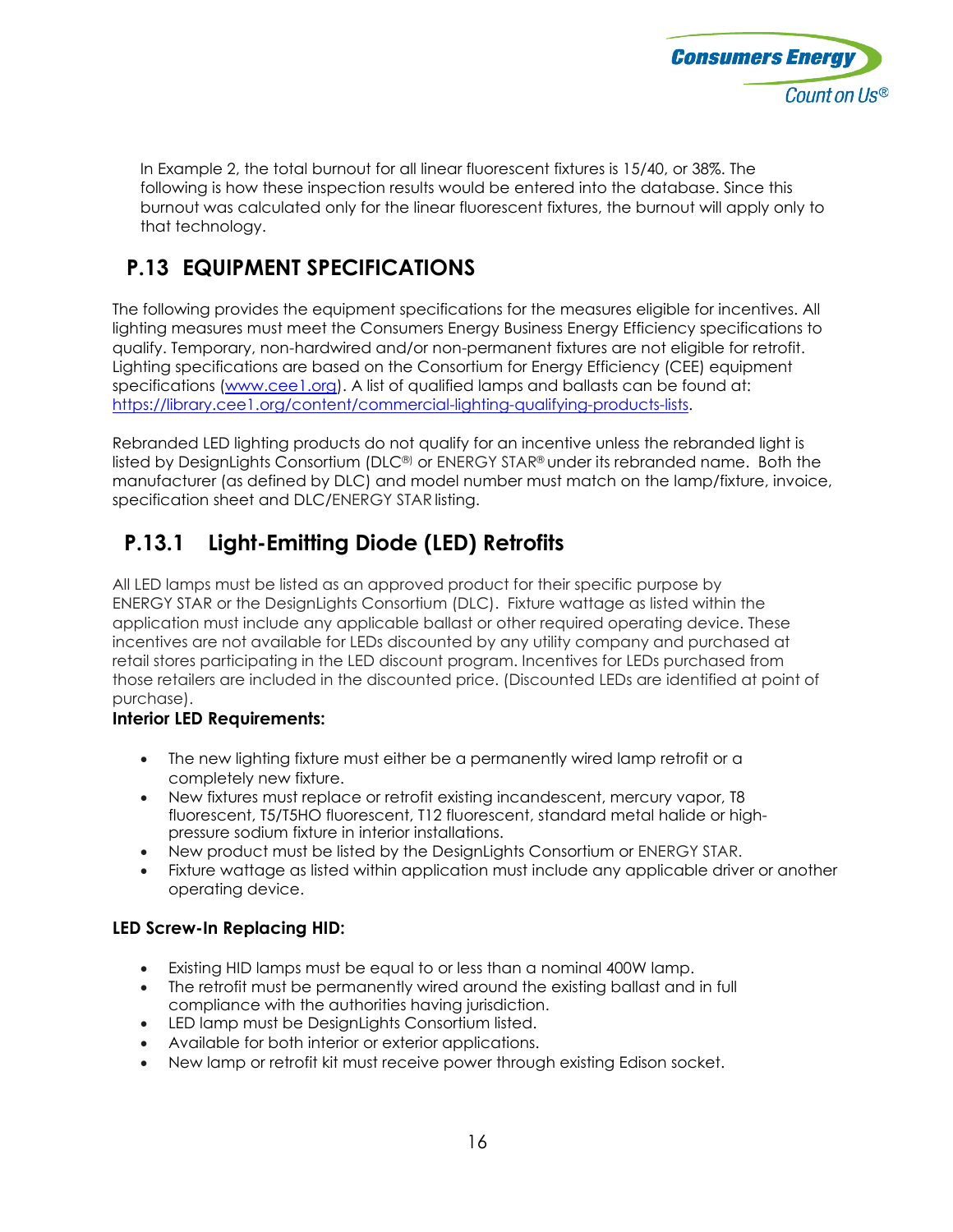

#### **Linear LED Tube Lights:**

- Linear LED tube lights (TLEDs) must be retrofitting existing interior T8 or T12 linear fluorescent lamps. Any existing T12 fixture ballast must be removed or permanently disabled.
- Linear LED tube lights must be Design Light Consortium listed for linear replacement lamps.
- New fixtures utilizing LED tube lamps do NOT qualify.

#### **Exterior LED Requirements:**

- Available for exterior applications for replacing incandescent (over 250 watts) or high-intensity discharge fixtures with LED fixtures.
- Applicable to exterior fixtures that are on a minimum of 11 hours/day.
- The new fixture or retrofit kit must be listed by DesignLights Consortium or ENERGY STAR.
- Linear LED tube light retrofits or new Linear LED tube fixtures do not qualify for this incentive.

#### **Parking Garage LED Retrofit:**

- Available for parking garage applications for replacing existing high-intensity discharge fixtures or incandescent (over 250 watts) with LED fixtures.
- Applicable to parking garage fixtures that are on approximately 20 hours a day.
- Linear LED tube light retrofits or new Linear LED tube fixtures do not qualify for this incentive.
- The new fixture or retrofit kit must be listed by the Design Lights Consortium.

#### **Signage Light Retrofits**

- To qualify for this incentive, the existing incandescent, metal halide, fluorescent, or neon fixture must either be replaced with a permanently wired lamp retrofit or a completely new LED fixture.
- This measure is intended for the replacement or retrofit of: interior-lit roadway/walkway signage, canopy decorative/security lighting or permanentlywired neon lighting.
- All incentivized fixtures or kits must be approved by ENERGY STAR or DesignLights Consortium, if applicable to that type of light. For fixture types that are not approved by either certifying body, the new fixture must feature: an efficacy of at least 80 lumens per Watt, a 50,000-hour L-70 lifespan, and a 5-year warranty.
- A fixture that is on continuously 24/7 would qualify for the continuous operation incentive.
- A fixture that does not operate continuously, but at least 10 hours per day would qualify at the commercial hour's incentive.

#### **P.13.2 Lighting Occupancy Sensors**

- All sensors must be passive infrared and/or ultrasonic detectors that control interior lighting fixtures only.
- Cannot be combined with central lighting controls.
- Magnetic ballasts are ineligible for this incentive.
- Cannot be replacing an existing, operational occupancy sensor.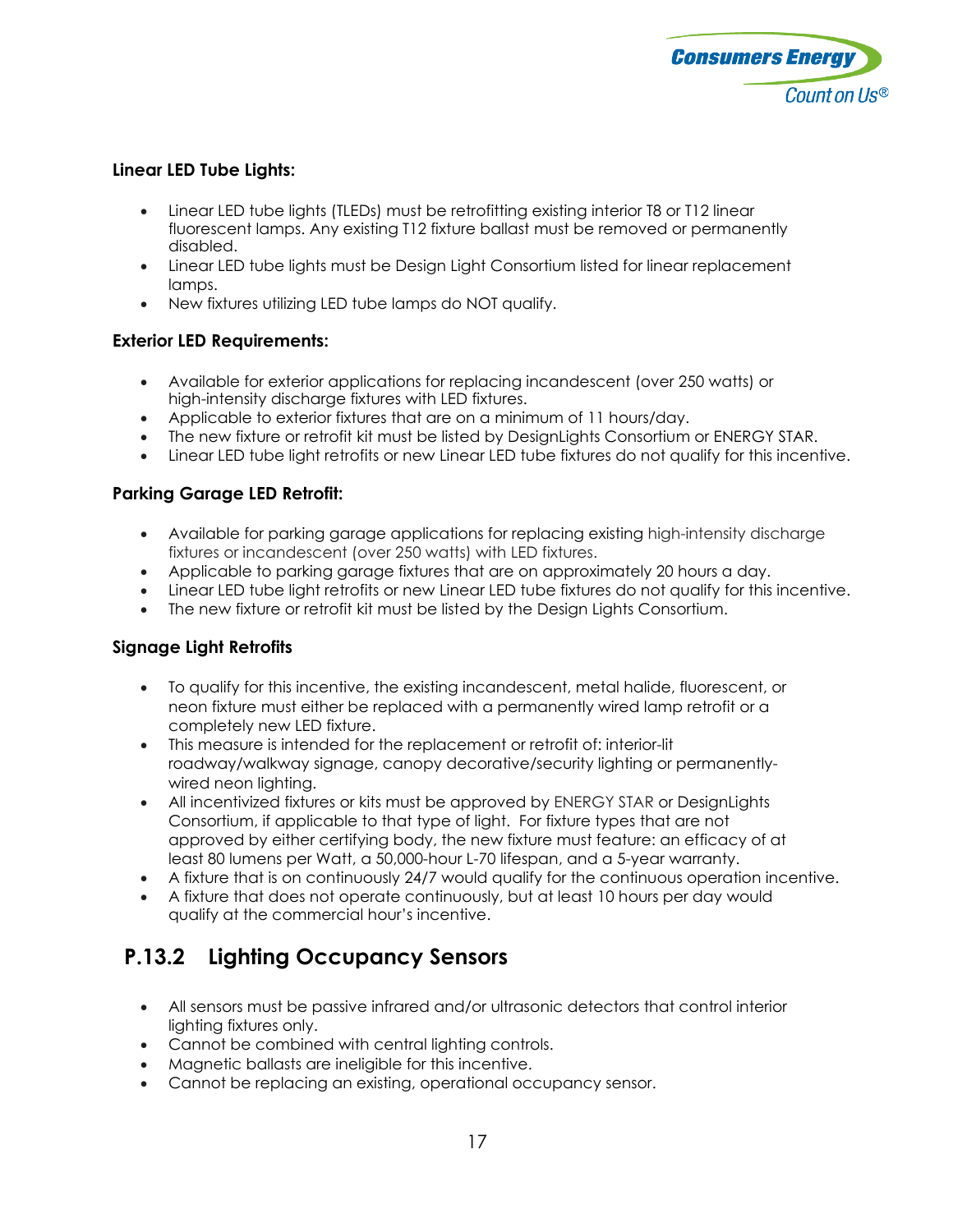

### **P.13.3 LED Lighting for Refrigeration Cases**

Incentives are for replacing fluorescent or incandescent refrigerated case lighting with LED source illumination. Fluorescent lamps, ballasts, and associated hardware are typically replaced with pre-fabricated LED light bars and LED driver units.

- New Light fixtures must be replacing either T12 or T8 lighting fixtures, or be installed in a new refrigeration device where a T8 fixture could have been installed instead
- Product must be approved by DesignLights Consortium for use as refrigeration light. Qualification under non-refrigeration categories by Design Lights Consortium does not qualify that product for this measure.
- Incentive is based on the lamp's length in nominal feet.

### **P.13.4 Occupancy Sensors for LED Refrigerator Lighting**

Occupancy sensors must cover at least two doors per sensor. LED refrigerated lighting must be at least 35 lumens per watt and at least 72 CRI to be eligible for the sensor incentive. Product must have a minimum warranty of three years.

#### **P.13.5 Permanent Lamp Removal**

Available for the permanent removal of existing fluorescent lamps. Permanent lamp removal is the net reduction in the quantity of lamps after an incentive project is completed. Customers are responsible for determining whether or not to use reflectors in combination with lamp removal to maintain adequate lighting levels. Light retrofits are expected to meet the Illuminating Engineering Society of North America (IESNA) recommended light levels. Unused lamps, lamp holders, and ballasts must be permanently removed from the fixture and disposed of in accordance with local regulations. This incentive is applicable when retrofitting from T12 lamps or T8 lamps to linear LED tube lights. Removal of lamps from a fixture that is not being retrofitted with linear LED tube lights is not eligible for this measure.

### **P.13.6 Anti-sweat Heater Controls**

Incentives are available for anti-sweat heater controls. To qualify for this incentive, a control device is installed that senses the relative humidity in the air outside of the display case and reduces or turns off the glass door (if applicable) and frame anti-sweat heaters at low-humidity conditions. Technologies that can turn off anti-sweat heaters based on sensing condensation (on the inner glass pane) also qualify. The incentive is based on the total number of doors on the case controlled.

### **P.13.7 Electronically Commutated (EC) Evaporator Fan Motors**

This measure is applicable to the replacement of an existing standard efficiency, shaded-pole or permanent split capacitor evaporator fan motor in refrigerated display cases or fan coil in walkins. The replacement must be an electronically commutated motor (ECM). ECM's installed in new walk-in or case coolers do not qualify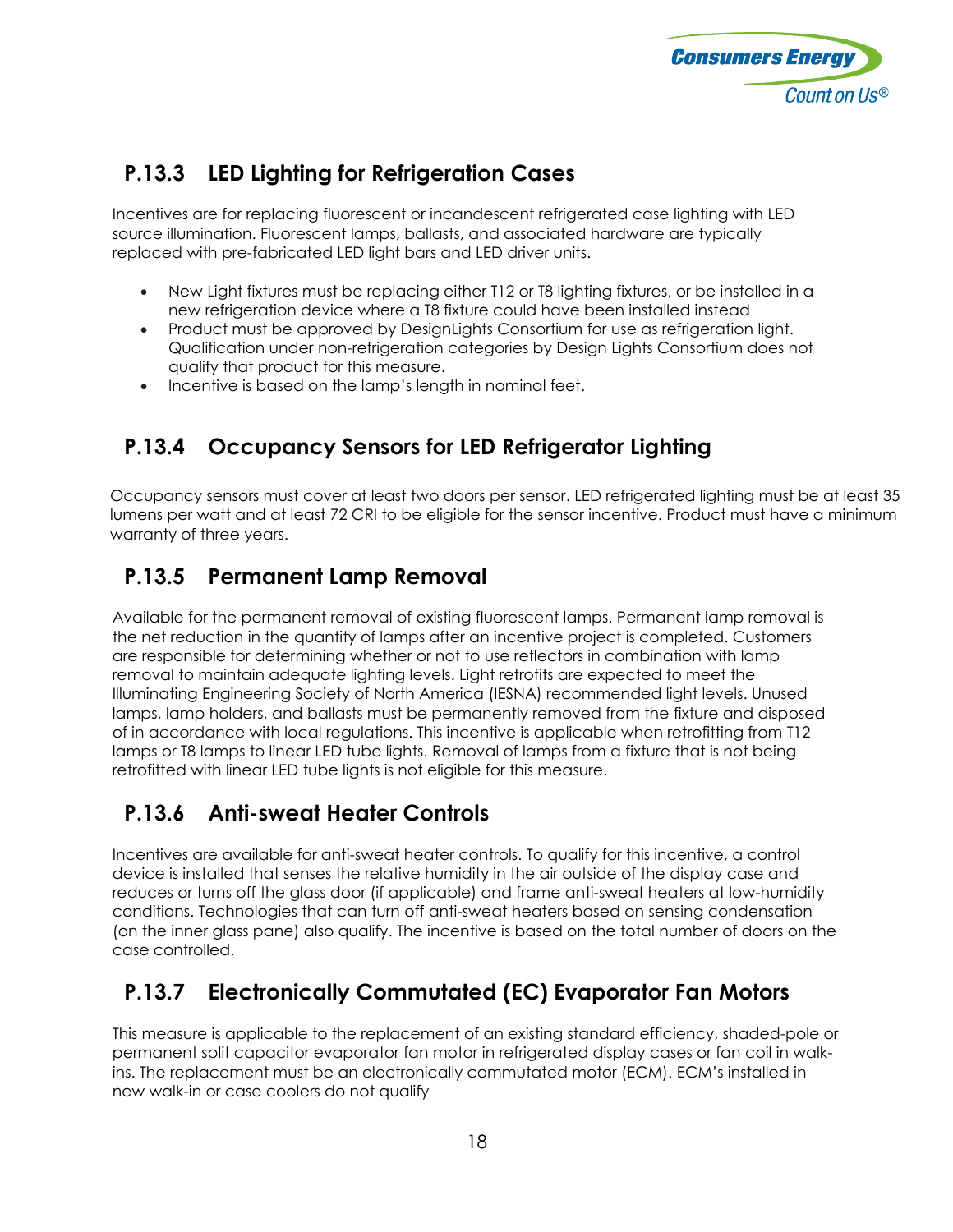

### **P.13.8 Evaporator Fan Motor Controls**

This incentive consists of the installation of controls in walk-in coolers (medium-temperature) and freezers (low-temperature).

- The controller reduces airflow of the evaporator fans when there is no refrigerant flow.
- Must control a minimum of 1/20 HP where fans operate continuously at full speed.
- Must reduce fan motor power by at least 75% during off cycle.
- Not applicable if one of the following conditions applies:
	- o Compressor runs all the time with high-duty cycle
	- o Evaporator fan does not run at full speed all the time
	- o Evaporator fan motor runs on poly-chase power
	- o Evaporator fan does not use off-cycle or time-off defrost

#### **P.13.9 Strip Curtains**

A cooler is defined as having an inside operating temperature of approximately 40 degrees Fahrenheit and the operating temperature of a freezer being approximately 0 degrees Fahrenheit

- New strip curtains or plastic swinging doors must be installed on doorways of refrigerated spaces such as walk-in coolers, freezer, or refrigerated warehouses
- Incentive is based on the square footage of the doorway that the strip curtains are being installed in
- Opening between the strip curtain and bottom of doorway must be no larger than 1 inch
- Strips must have an overlay greater than 1 inch
- This incentive is not available for replacement of existing strip curtains that have remaining useful life (not missing any strips) or purchased within the last four years.

#### **P.13.10 Advance Power Strips**

- Applies to surge protectors with built-in plug-load detection and control capabilities.
- The surge protector (power strip) must include at least one uncontrolled socket, which would be a primary device.
- Turning the primary device (usually a computer) on or off subsequently will turn the associated controlled devices in the power strip on or off (e.g., printers, monitors)
- The intelligent power strip may also contain sockets for devices that require a constant supply of power that will not be affected by the "control" device

#### **P.13.11 Beverage Vending Machine Controllers**

- Controller must include a passive infrared occupancy sensor to turn off fluorescent lights and other vending machine systems when the surrounding area is unoccupied for 15 minutes
- The control logic should power up the machine at a minimum of every two hours to maintain product temperature and provide compressor protection
- For refrigerated beverage machines located indoors, backlighting lamps and ballast should be removed to obtain additional energy savings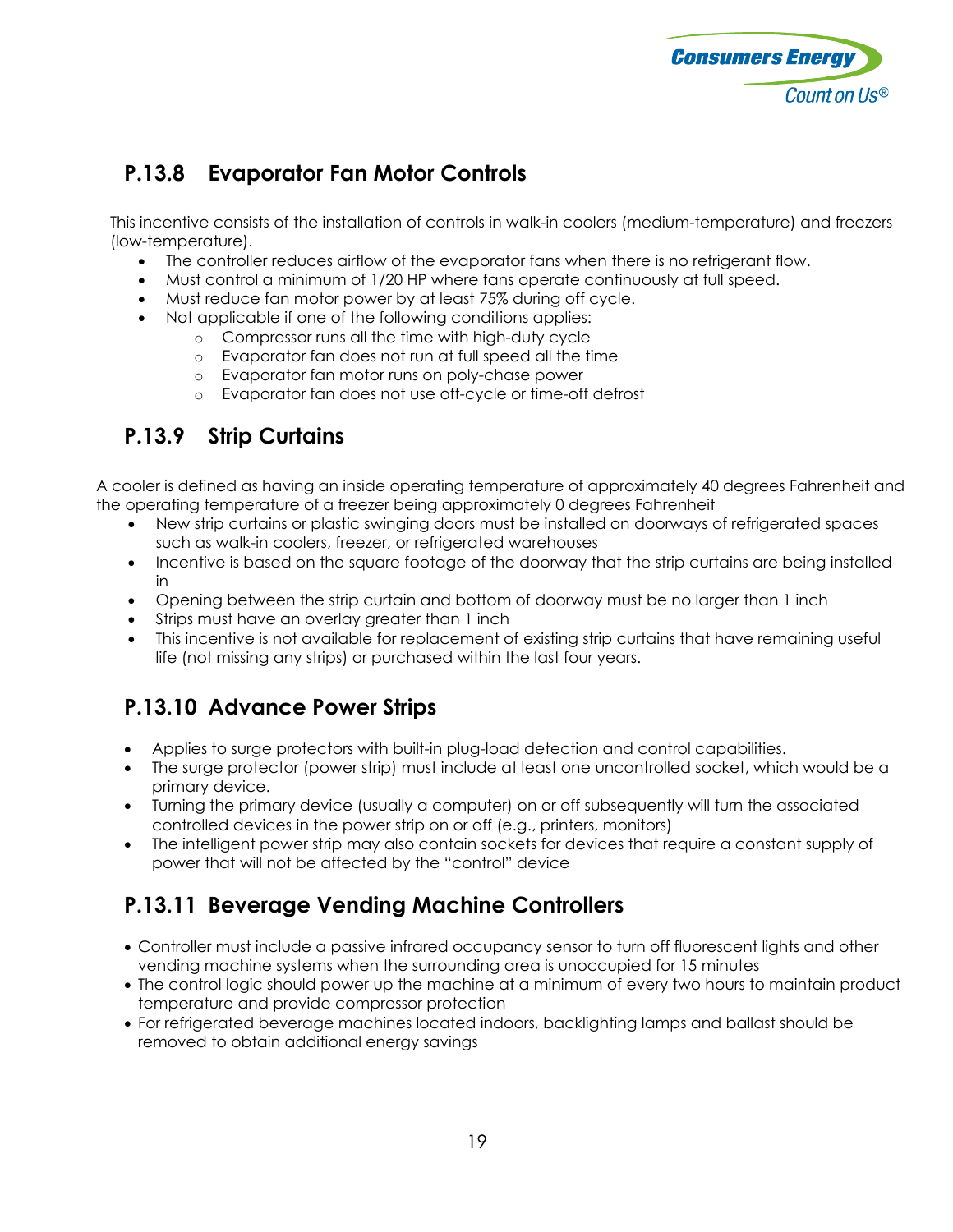

### **P.13.12 Drinking Water Cooling Misers**

- Water cooling miser must be installed on a water colling machine such as water/drinking fountains
- Misters must include a passive infrared occupancy sensor to turn off refrigeration systems when the surrounding areas is unoccupied for 15 minutes or longer

### **P.13.13 Snack Vending Machine Miser**

- Snack miser occupancy control unite must be installed on a non-refrigerated snack vending machine; non-cooled vending machines (i.e., candy machines)
- Misers must include a passive infrared occupancy sensor to turn off the machines lighting systems and any other vending machine electrical systems when the surrounding area is unoccupied for 15 minutes or longer

### **P.13.14 High Efficiency Hand Dryers**

- An incentive is available for installing energy efficient, electric, hand dryers
- To qualify for this incentive, the proposed electric hand dryers must have an electric demand rating equal to or below 1,500 Watts and a cycle time of 15 seconds or less
- Replacement of existing high efficiency hand dryers does not qualify
- New installations or upgrades from existing hand dryers qualify for this incentive
- The incentive is only available for facilities that do not use paper towel dispenser or other non-dryer applications in those specific restrooms
- •

## **P.13.15 Door Gasket Seals**

• Incentive is available for replacing existing worn gaskets on doorways to walk-in coolers and freezers

### **P.13.16 Window Film**

Incentives are available for film applied to window having an east, west, or southern exposure and a minimum of a 5-years manufacturer's warranty.

- Film must be applied to an existing window assembly featuring Shading Coefficient (SC)value ≥ 0.84 and a U-Value ≥ 0.72. These values are typical of a clear, double-pane window, although conditions of pre-existing window assembly will need to be reviewed on a case-by-case basis
- The installed window film must have a Solar Heat Gain Coefficient (SHGC) value of ≤ 0.39 and a Uvalue of ≤ 0.72
- The space upgraded with the glazing must be cooled by equipment using vapor-compression refrigeration cycle (i.e., DX RTU or chiller)
- Spaces cooled by evaporative cooling absorption chillers are not eligible
- To convert Shading Coefficient (SC) to SHGC: multiply SC × 0.87
- The incentive is available for consumers Energy electric customers
- Incentive is based on the area of the window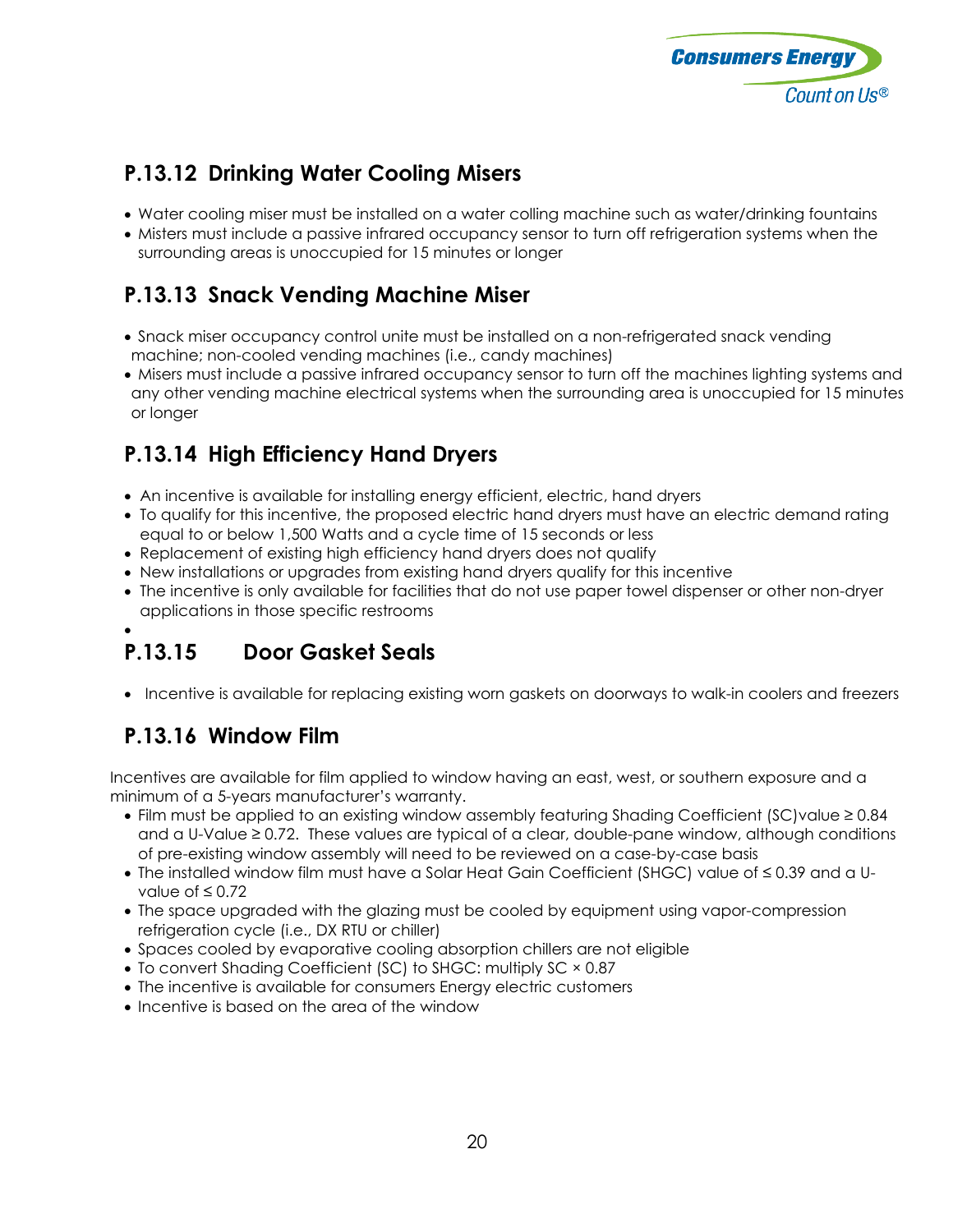

### **P.13.17 Hotel Guest Room Occupancy Sensor (GREM)**

- Available for sensors that control natural gas heating units for individual hotel rooms.
- Available for sensors that control heat pumps and other electric heating units for individual hotel rooms.
- Sensors controlled by a front desk system are not eligible.
- Sensors must be controlled by automatic occupancy detectors and it is recommended that during unoccupied periods the default setting for controlled units differ by at least 8 degrees from the operating set point.
- The incentive is per guest room controlled, not per sensor. For multi-room suites the incentive is available per room controlled, if a sensor is installed in each room.
- Key cards that indicate occupancy also qualify.
- Replacement or upgrades of existing occupancy-based controls are not eligible as a prescriptive incentive.
- Qualifies for retrofit applications.
- A floor plan defining the room layout and equipment being replaced must be provided with the application form.

#### **P.13.18 Other Lighting, Electric or Refrigeration Measures**

See the Consumers Energy Small Business Energy Efficiency Program for custom measure requirements. However, please contact the program team for specific requirements for the measure considered.

#### <span id="page-19-0"></span>**P.14 PROGRAM WARRANTIES**

The Trade Ally will honor the following warranties for work performed in the Small Business Energy Efficiency Program:

o Two years' labor

Manufacturer's warranty on equipment installed as follows:

- 
- o 1 Year Refrigeration measures<br>
o 1 Year Cocupancy sensors and o 1 Year - Occupancy sensors and photocells<br>
o 1 Year - HVAC controls
- o 1 Year HVAC controls<br>
o 2 Years Advanced Pov
- 
- o 2 Years Advanced Power Strip o 3 Years - Guest Room Energy Management<br>
o 5 Years - Electronic ballasts
- 
- o 5 Years Electronic ballasts<br>
o 5 Years LEDs and induction
- o 5 Years LEDs and induction<br>o 5 Years Window High Perfor Window High Performance Film<br>Reflectors
- $\circ$  10 Years -

#### **P.15 DETAILED PROGRAM STEPS**

A customer may choose to cancel a project at any time prior to the installation. A customer may contact the Small Business Energy Efficiency Program to cancel a project. A Trade Ally cannot penalize a customer in any way for canceling a project prior to installation.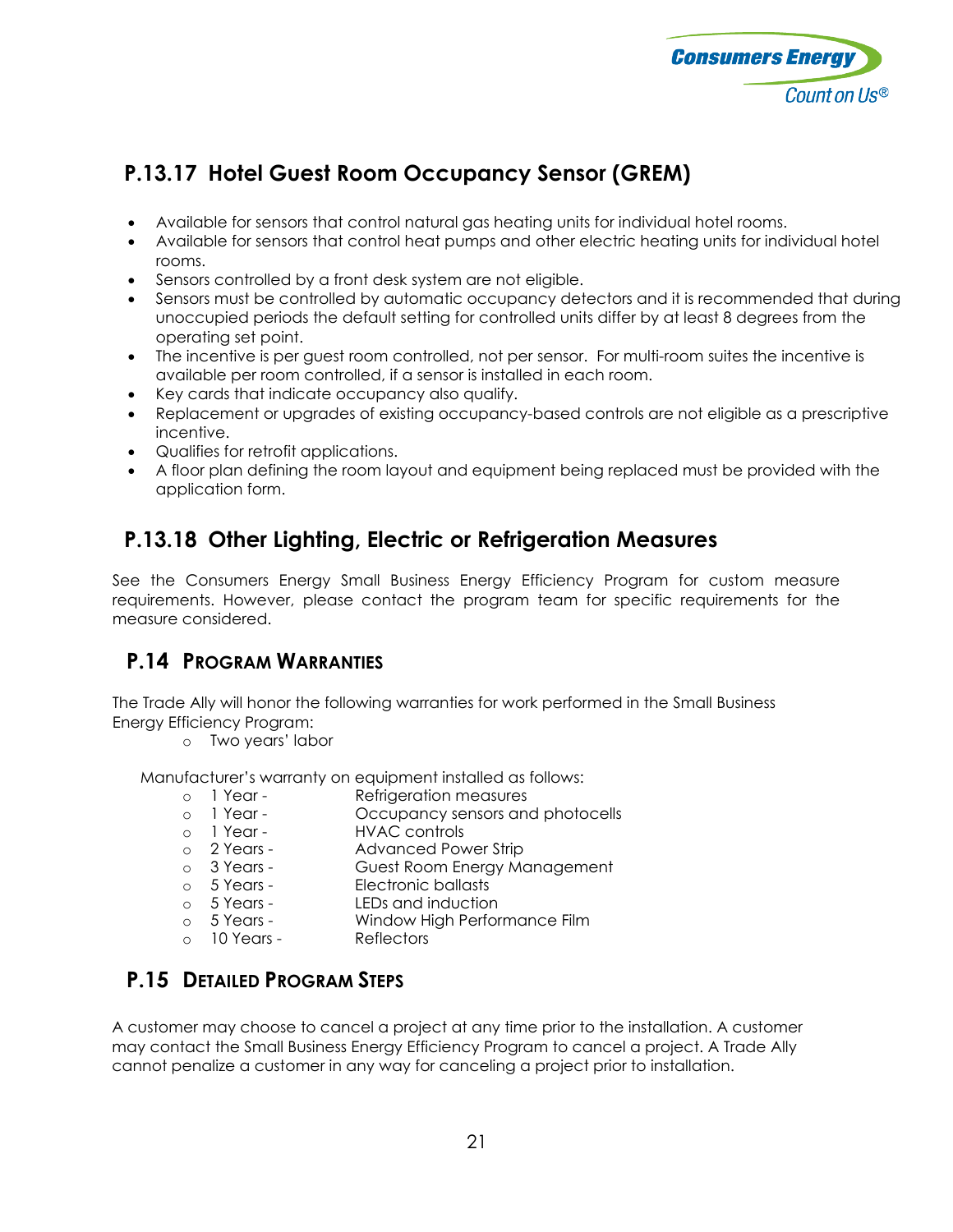

#### **Step 1 – Small Business Energy Efficiency Program Overview and Energy Assessment**

Trade Ally shall perform no-cost energy assessments at participating customer facilities. This assessment does not in any way obligate the customer to participate in this or any other Consumers Energy program. After this assessment, Trade Ally shall thoroughly explain to the customer the changes needed to make the customer's premises more energy efficient. In addition, Trade Ally shall explain all phases of work that will be completed on the customer's premises.

#### **Step 2 – Project Proposal and Participation Agreement**

- **a)** Trade Ally prepares one or more versions of the participation agreement using the Small Business Energy Efficiency Program's Proposal Generation Software.
- **b)** The Small Business Energy Efficiency Program reviews and approves non-standard participation agreements, as appropriate. Approval is automatic if measures, savings, and costs are standard.
- **c)** Customer reviews the participation agreement and signs if customer wishes to proceed
	- o Customer must sign and/or initial, where applicable.
	- o Initials where required, a check mark or "X" not accepted.
	- o Customer and/or Trade Ally may not modify the participation agreement terms and conditions in any way.
- **d)** Trade Ally signs and submits the participation agreement to the Small Business Energy Efficiency Program. If funds are available, incentives are reserved at the time the completed participation agreement is received by the Small Business Energy Efficiency Program
	- o When submitting participation agreements, it is recommended to submit a map or audit notes, listing the locations of the proposed retrofit(s).
	- o If more than one Trade Ally submits a participation agreement for the same facility, the first signed participation agreement received by the Small Business Energy Efficiency Program will be considered the active project. If a customer chooses to go with a second Trade Ally, after signing a participation agreement, that customer may contact the Small Business Energy Efficiency Program to cancel the first participation agreement as long as the installation has not yet been started.

#### **Step 3 – Eligibility Confirmation**

The Small Business Energy Efficiency Program Team will verify the customer's eligibility through customer- provided bills, customer look-up tool in PGS, or eligible customer list from Consumers Energy. If eligible, the Program team will sign the agreement and provide the customer with a copy of the signed agreement.

#### **Step 4 – Pre-installation Inspection**

- **a)** Customer provides access to the facility.
- **b)** The Small Business Energy Efficiency Program Team may conduct a pre-installation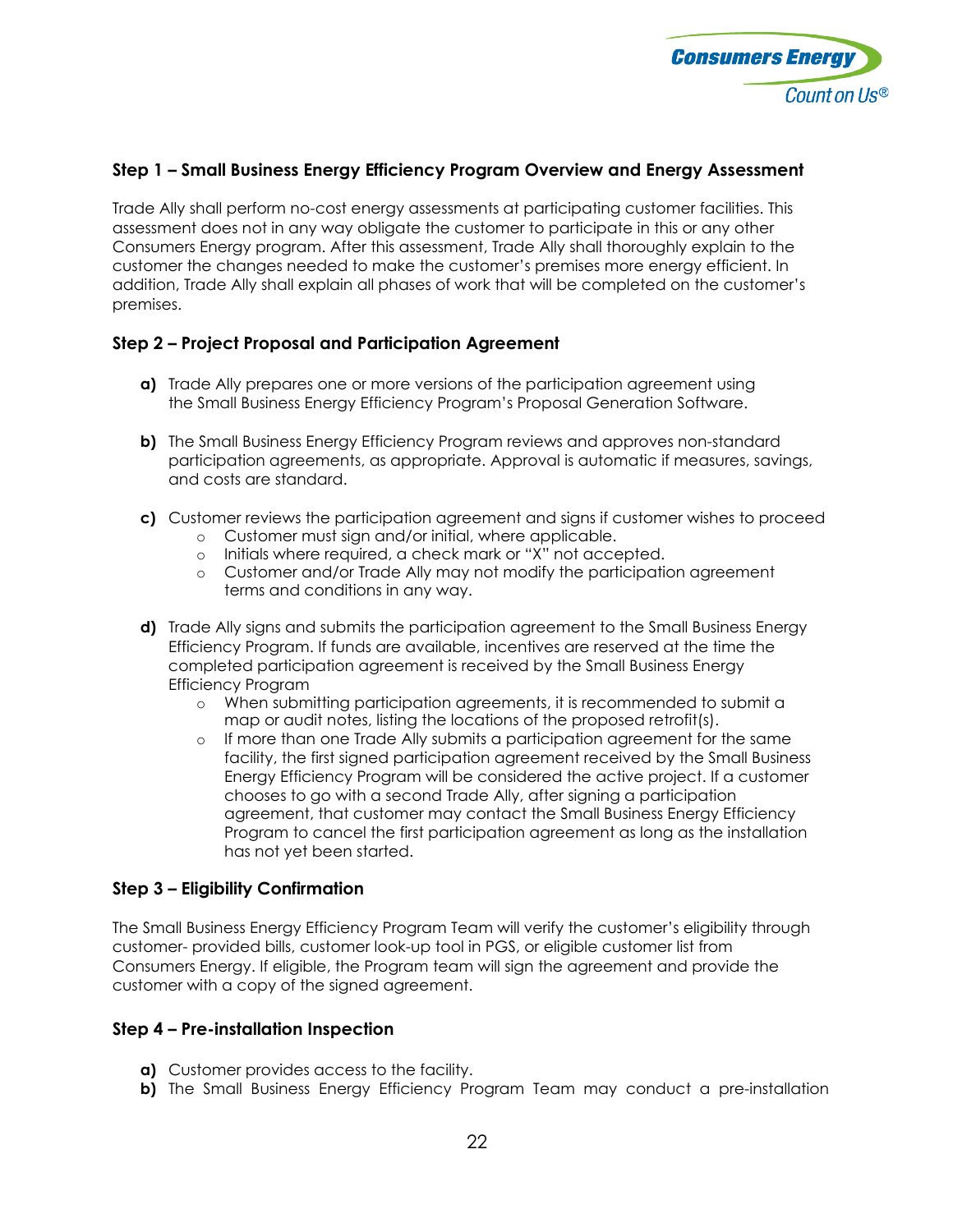

inspection to verify existing equipment types and quantities and ensure that all proposed measures are feasible and appropriate.

- **c)** If significant errors or inaccuracies greater than ten percent are identified by the Small Business Energy Efficiency Program team, a new agreement will need to be signed by the customer and Trade Ally.
- **d)** If inaccuracies less than ten percent are identified by the Inspection Team, the Trade Ally signs and submits a change order.
- **e)** Change Order letter is sent to the customer.
- **f)** Trade Allies will be required to maintain a 75% Pre-Inspection Pass rate. A monthly inspection metric report will be reviewed by the Program Team to verify inspection rates. Trade Allies that fall below this rate may be limited in the number of projects they can submit. This limit will be removed only after the next five projects pass inspection at 100%.

#### **Step 5 – Measure Installation and Project Completion Form**

- **a)** Trade Ally works with customer to schedule installation.
- **b)** Trade Ally performs the installation within 60 days of the passed pre-inspection or change order.
- **c)** Upon completion of the installation, Trade Ally obtains the customer's signature on the project completion form, completes the project completion form and sends to the Small Business Energy Efficiency Program.

#### **Step 6 – Post-installation Inspection**

- **a)** Customer provides access to the facility.
- **b)** The Small Business Energy Efficiency Program may conduct a post-installation inspection to verify that all measures have been correctly installed.
- **c)** Trade Ally resolves any discrepancies.
- **d)** As part of program evaluation, Consumers Energy has a measurement and evaluation contractor that inspects and monitors a sample of energy efficiency project installations. The Small Business Energy Efficiency Program may be evaluated by this organization.

#### **Step 7 – Final Approval Process and Final Payment Notification**

- **a)** The Small Business Energy Efficiency Program notifies the customer and Trade Ally that the project is ready for incentive payment via the payment notification form.
- **b)** If the post-installation inspection fails or no post-inspection is performed, Trade Ally and the customer have 14 calendar days after the date on the payment notification form to contest the project details and make corrections.
- **c)** If post-installation inspection passes, the project will proceed to payment with no 14-day notification period.
- **d)** Once the project is approved or the 14-day waiting period has passed, the Small Business Energy Efficiency Program will request that a check be issued to Trade Ally for the incentive. Trade Ally will receive this check within 26 calendar days from the end of the payment notification period.
- **e)** Trade Ally invoices the customer for the balance of the project cost, as provided on the payment notification form.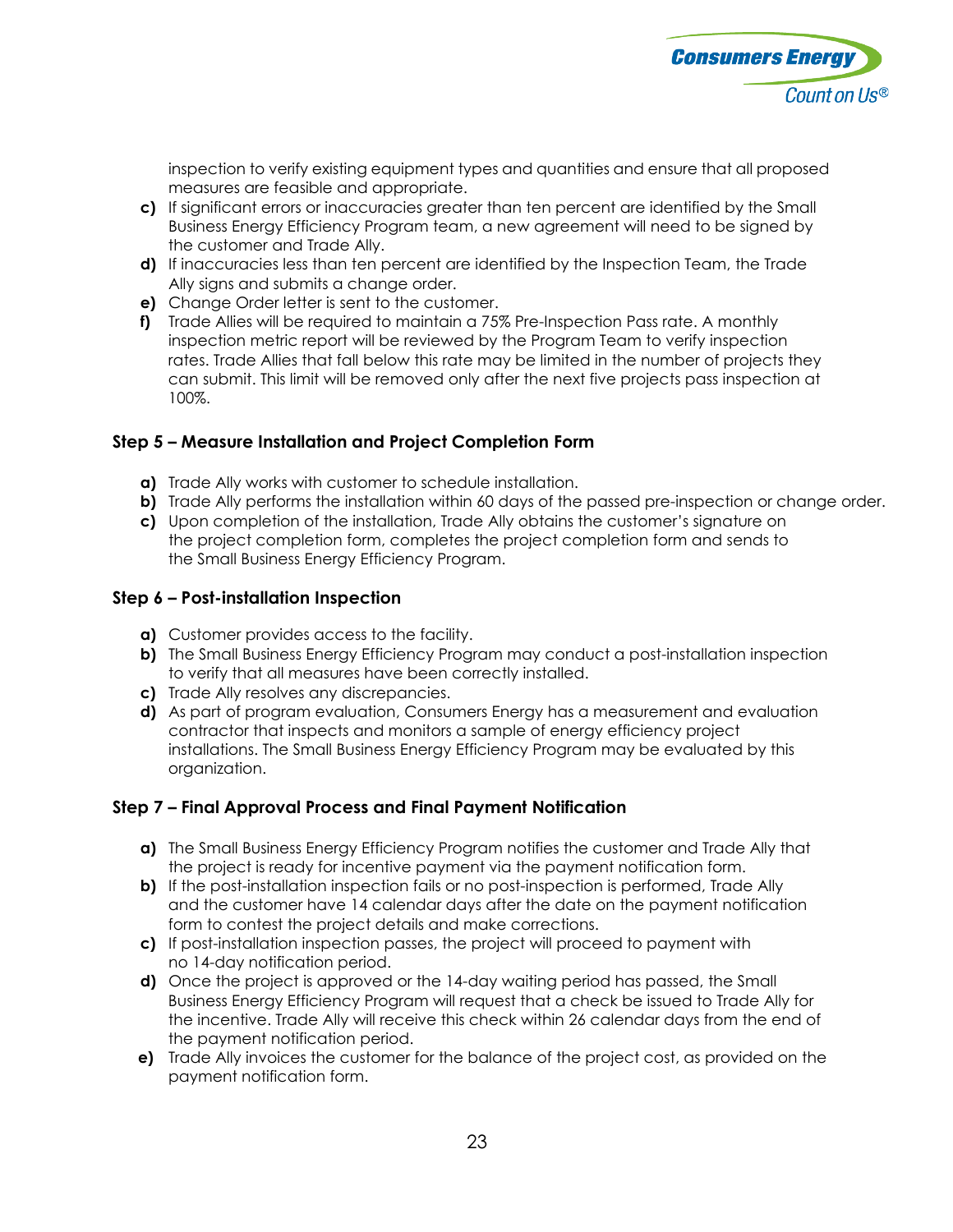

#### **P.16 FORMS**

- Trade Ally Application and Agreement
- Policies and Procedures Manual
	- o Includes equipment specifications
- Participation Agreement (PA)
	- o Contract between the Small Business Energy Efficiency Program, the customer, and the Trade Ally
	- o Contains terms and conditions and required disclosure statements
	- o Trade Ally and customer signature required
	- o Funds are reserved once the Small Business Energy Efficiency Program has received completed PA
	- o The program will send customer a signed copy of the PA
	- o Customer and Trade Ally cannot cross out or modify any of the terms and conditions
- Pre-Inspection Form
	- o Small Business Energy Efficiency Program use only. The Small Business Energy Efficiency Program reserves the right to conduct both pre- and postinspections of all projects
- Change Order Form
	- o Required if pre-inspection failed
	- o Once signed and returned to the Small Business Energy Efficiency Program, construction may begin (unless pre-inspection passed)
- Project Completion Form
	- o Signed by customer and Trade Ally at project completion and returned to Small Business Energy Efficiency Program
- Post-Inspection Form
	- o Small Business Energy Efficiency Program use only. The Small Business Energy Efficiency Program reserves the right to conduct both pre- and postinspections of all projects
- Notification of Payment
	- o Provides detail on total incentive approved for payment and final site verification findings
	- o Customer and Trade Ally have 14-day dispute period
	- o Provide reason for dispute in comment section of form and return to Small Business Energy Efficiency Program within 14 days of date stamp
	- o Period is waived if post-inspection passed

#### **P.17 PROJECT STATUSES**

<span id="page-22-0"></span>Throughout, various statuses are identified based on where a project is in the process. The following table provides a complete list of possible statuses along with a definition of each.

| Proposal Initiated               | Proposal has been entered but not submitted for approval.                                                                                                        |
|----------------------------------|------------------------------------------------------------------------------------------------------------------------------------------------------------------|
| <b>Proposal Generated</b>        | New proposal has been entered by trade ally and submitted for approval.                                                                                          |
| Proposal Waiting for<br>Approval | Proposal contains non-standard elements (e.g. Additional costs or custom<br>replacements) that must be reviewed by DNV staff before the PA may be<br>downloaded. |
| Proposal Approved                | PA is available for download.                                                                                                                                    |
| Proposal Accepted                | Customer's eligibility has been verified and the funds reserved.                                                                                                 |

#### *Definition of Project Statuses*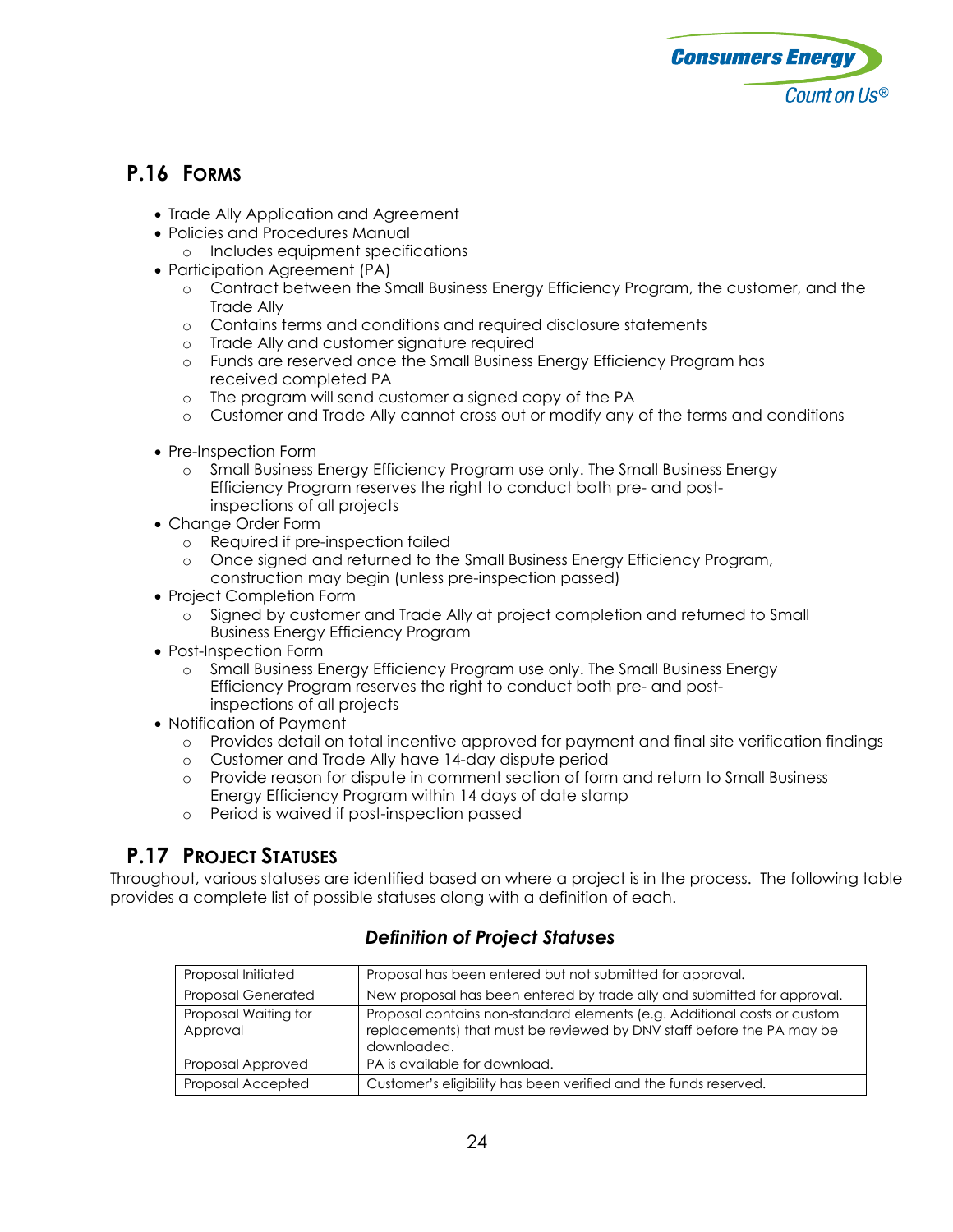

| Modify Proposal               | Customer's co-pay changed more than 10% due to discrepancies found at<br>pre-inspection. Please download the modified PA and obtain customer's<br>signature. |
|-------------------------------|--------------------------------------------------------------------------------------------------------------------------------------------------------------|
| Change Order                  | A Change Order should be signed by trade ally and sent in.                                                                                                   |
| Construction                  | Trade Ally may move forward with installation.                                                                                                               |
| <b>Construction Completed</b> | PCF has been received.                                                                                                                                       |
| Project Resolution            | Issues were found at post-inspection.                                                                                                                        |
| <b>Project Notification</b>   | Project is ready to be paid.                                                                                                                                 |
| Payment                       | Payment request has been sent to Accounting.                                                                                                                 |
| <b>Project Completed</b>      | Check has been mailed to Trade Ally.                                                                                                                         |

#### **P.18 PRICING**

The Small Business Energy Efficiency Program has established "standard prices" based on market surveys and other pricing information. Trade Allies that submit standard proposals with standard prices and measures will be able to download the participation agreement immediately (no wait period). Trade Allies may adjust from standard on each project.

"Non-standard" proposals are defined as:

- o Change from standard material price.
- o Change from standard labor price.
- o Change from standard "other" price.
- o Custom measure (Trade Ally may need to provide energy savings calculations).

<span id="page-23-0"></span>Adjustments are subject to Small Business Energy Efficiency Program staff review and approval.

#### **P.19 PAYMENT PROCESS**

When the installation has been verified as completed per the steps outlined in this manual, Trade Ally will be paid the incentive directly by the Small Business Energy Efficiency Program. The customer is responsible for paying Trade Ally their portion of the project cost as stated in the participation agreement. Incentives are taxable and, if greater than \$600, will be reported to the Internal Revenue Service unless Trade Ally's business is exempt or a corporation. The Small Business Energy Efficiency Program will report Trade Ally incentive(s) as income to Trade Ally on IRS Form 1099 unless Trade Ally has indicated corporation or exempt tax status on the Trade Ally information portion of the Trade Ally Application and Agreement. Trade Ally must provide the Business Energy Efficiency Program with its tax identification number (usually FEIN) on the Trade Ally information portion of the Trade Ally Application & Agreement.

Consumers Energy and DNV are not responsible for any taxes that may be imposed on Trade Ally's business because of Trade Ally's receipt of incentives.

### **P.20 CUSTOMER CO-PAY**

<span id="page-23-1"></span>Trade Ally shall disclose in writing to participating businesses any co-pay obligations. Trade Ally is solely responsible for collecting payments that are not covered by the Small Business Energy Efficiency Program from the participating business. The Small Business Energy Efficiency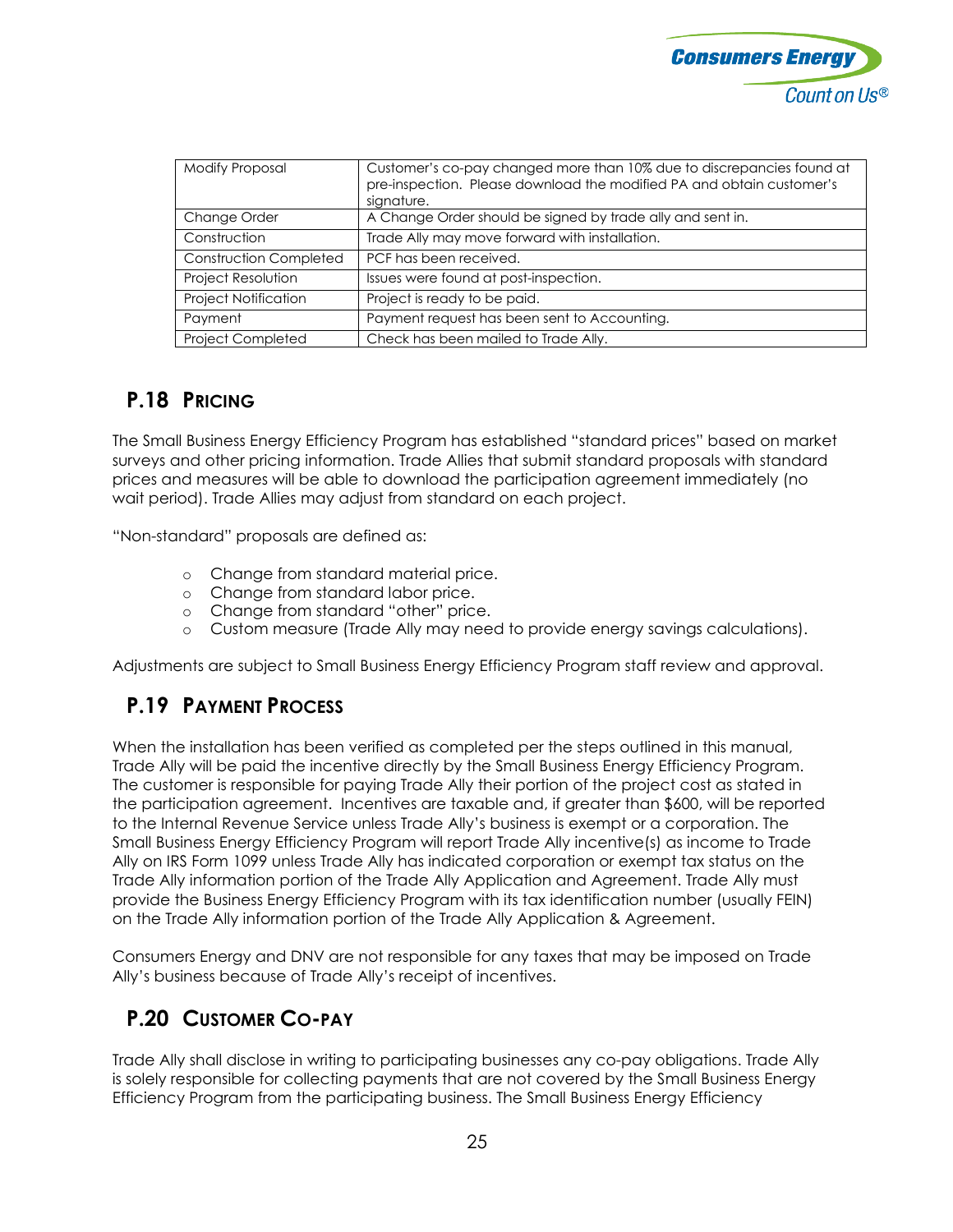

Program has no obligation to compensate Trade Ally for non-payment by the participating business. Trade Ally has the right not to perform the installation if Trade Ally has concerns about the credit-worthiness of the participating business.

Trade Ally and the participating business may also establish their own mutually agreeable payment terms if the standard payment terms of the program (full payment upon completion of work) are not satisfactory. The Trade Ally may waive the customer co-pay. The Trade Ally shall advise the customer that the co-pay exists on all Small Business Energy Efficiency Program forms, and that the Trade Ally is waiving this fee, if applicable.

In no case, may the Trade Ally charge the customer a co-pay that is higher than the co-pay amount specified in the payment notification form for services specified on that form. Under no circumstances should a customer's co-payment be collected prior to the completion of the post-inspection and/or resolution of any discrepancies found by the Small Business Energy Efficiency Team.

#### **P.21 FIELD INSPECTION REVIEWS**

<span id="page-24-0"></span>Every six months, in January and July, a field inspection review takes place. All pre and post inspections that are performed between January - June and July - December are summed and recorded on the Semi-Annual Field Inspection Documentation Review form. All inspection information is inputted into a back-up document to support the review form. The back-up document contains the project number, project name, and date inspection was completed or waived.

The Consumers Energy Program Manager reviews the documents and selects a percentage of files to review based on the total number of inspections performed. Once completed, the CE PM fills out the form according to their findings and signs the form. The Implementation Contractor program manager also signs the form and returns to the CE PM. Upon completion, the forms are supplied to the CE PM, IC PM, and CE QA manager.

#### **P.22 SATISFACTION**

The Small Business Energy Efficiency Program Team strives to ensure a high level of satisfaction with all aspects of the Small Business Energy Efficiency Program. However, if any problems or concerns should arise, we encourage you to contact Small Business Energy Efficiency Program Hotline at 877-607-0737. If the staff cannot resolve any concern or dispute to your satisfaction, they will consult the Small Business Energy Efficiency Program manager for a resolution. If the issue cannot be resolved, the Small Business Energy Efficiency Program will contact the Consumers Energy Program Manager for assistance. Finally, participants may contact the Michigan Public Service Commission, Energy Division, if unable to resolve the issue via the aforementioned means.

#### **P.23 TAX IMPLICATIONS**

<span id="page-24-1"></span>Paid incentives that exceed \$600 are reported to the IRS on Form 1099. Incentive payments may have tax implications for businesses and/or Trade Allies who receive them. The recipient is responsible for any and all tax payments that may result from an incentive payment.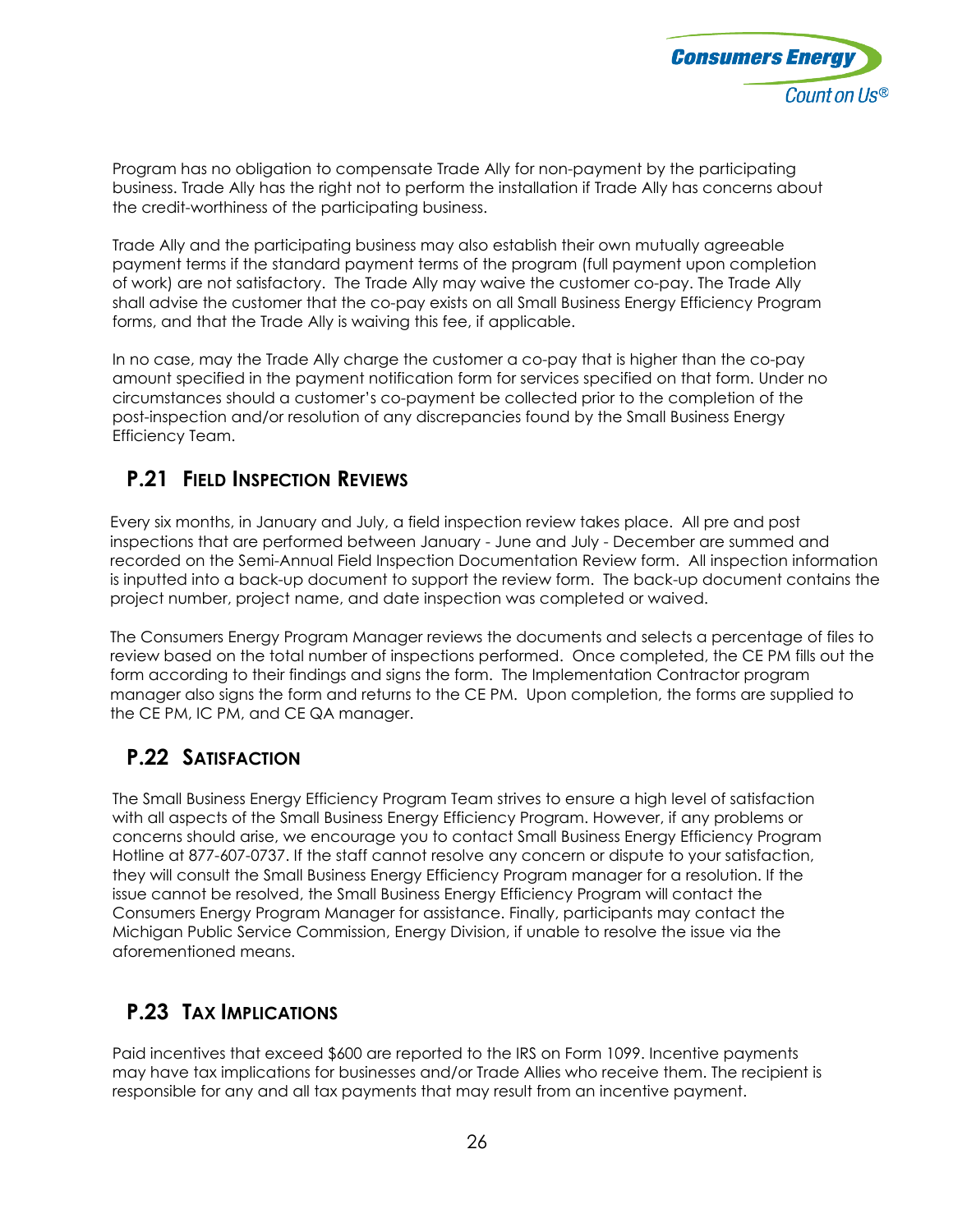

<span id="page-25-0"></span>Participating businesses and Trade Allies are encouraged to consult their accountant or tax experts to determine implications.

#### **P.24 DISCLAIMER**

The Small Business Energy Efficiency Program and/or Consumers Energy has no obligations regarding and do not guarantee the energy savings and does not make any warranties associated with the measures eligible for incentives under this program. Consumers Energy has no obligations regarding and does not endorse or guarantee any claims, promises, work, or equipment made, performed, or furnished by any Trade Allies or equipment vendors that sell or install any energy efficiency measures.

#### **P.25 INCENTIVES**

<span id="page-25-1"></span>The Small Business Energy Efficiency Program has limited funding and incentives will be paid until allocated funds are depleted. If funds are available, incentives will be reserved once a completed participation agreement has been received by the Small Business Energy Efficiency Program Team. This program may be modified or terminated without notice.

#### **P.26 PROPRIETARY OR CONFIDENTIAL INFORMATION OR DATA**

<span id="page-25-2"></span>During performing services in this program, parties may gain knowledge of information or data of a proprietary or confidential nature belonging to Consumers Energy, DNV, or the customers served by the Small Business Energy Efficiency Program. All parties acknowledge and agree to neither divulge nor disclose any such information to any third party (or parties) without the express written consent of DNV, Consumers Energy, and the Trade Ally, nor to allow such information to be divulged or disclosed.

The Trade Ally agrees not to use the names, identifying characteristics, logo, service mark or trademark of Consumers Energy, DNV and/or the Small Business Energy Efficiency Program for published project reports, advertising, sales promotion or other publicity without the written approval from Consumers Energy and/or DNV.

### <span id="page-25-3"></span>**P.27 LIABILITY**

Trade Ally shall defend, indemnify and hold DNV and Consumers Energy, its officers and directors, employees harmless from and against any and all claims, demands, causes of action, suits and other litigation and related damages, losses and expenses, violation of any laws, or failure to maintain any licenses or permits, including but not limited to attorney's fees arising out of or resulting from the services performed or failed to be performed by Trade Ally or anyone for whose acts Trade Ally may be liable.

Trade Ally shall reimburse DNV and/or Consumers Energy for all expenses, including but not limited to attorney's fees, paid or otherwise incurred to in interest, of and from any and all debts, demands, actions, causes of action, suits, accounts, covenants enforce the provisions of this paragraph if either Trade Ally's or Trade Ally's insurer refuses to so defend, indemnify or hold DNV and/or Consumers Energy harmless as provided above. Trade Ally hereby